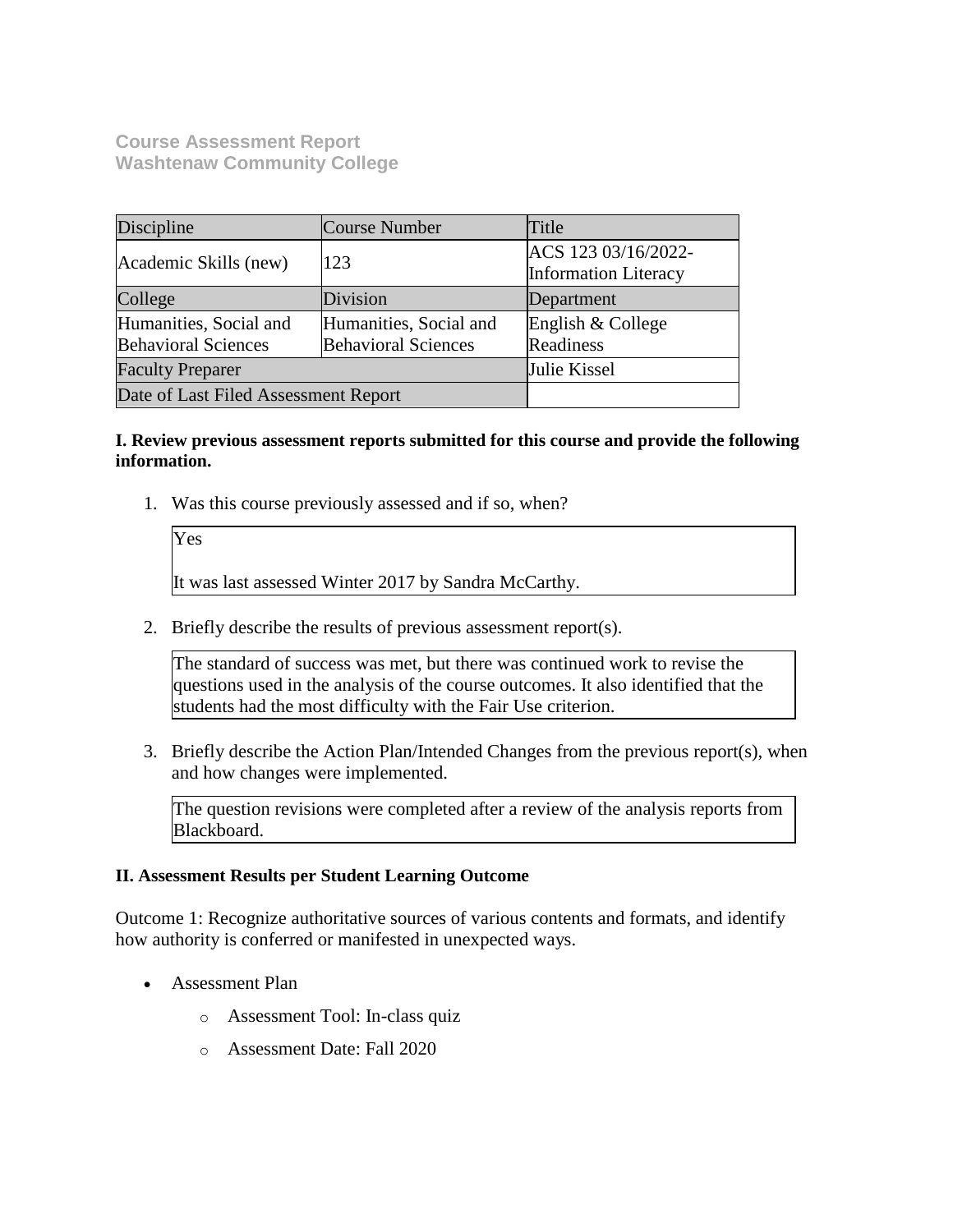- o Course section(s)/other population: A minimum of two sections of ACS 123 from a three-year assessment cycle
- o Number students to be assessed: All
- o How the assessment will be scored: Answer key
- o Standard of success to be used for this assessment: 75% of students will score 75% or higher
- o Who will score and analyze the data: Department faculty
- 1. Indicate the Semester(s) and year(s) assessment data were collected for this report.

| Fall (indicate years below) below) | Winter (indicate years) | SP/SU (indicate years)<br>below) |
|------------------------------------|-------------------------|----------------------------------|
| 2021, 2020, 2020, 2019             | [2021, 2021, 2020]      | 2021                             |

2. Provide assessment sample size data in the table below.

| # of students enrolled | # of students assessed |
|------------------------|------------------------|
| 6 <sup>7</sup>         | 86                     |

3. If the number of students assessed differs from the number of students enrolled, please explain why all enrolled students were not assessed, e.g. absence, withdrawal, or did not complete activity.

Data was used from the following semesters: Fall 2017, Winter 2018, Fall 2018, Winter 2019, Fall 2019, Winter 2020, Fall 2020, Winter 2021, Spring/Summer 2021, and Fall 2021

4. Describe how students from all populations (day students on campus, DL, MM, evening, extension center sites, etc.) were included in the assessment based on your selection criteria.

Over the course of 5 years (10 terms), 133 students enrolled in ACS 123 (per success rates created by the WCC Institutional Research department. For those students who completed the course quizzes in Blackboard 86 samples were evaluated for this assessment. Please see the attachment for a breakdown of this data.

5. Describe the process used to assess this outcome. Include a brief description of this tool and how it was scored.

There are four questions from quizzes 1-4 assessing each outcome; therefore, using 16 questions total for Outcomes 1, 2, 3, and 4, the results were available through the Blackboard reports tool. Please see the attachment for a breakdown of the questions.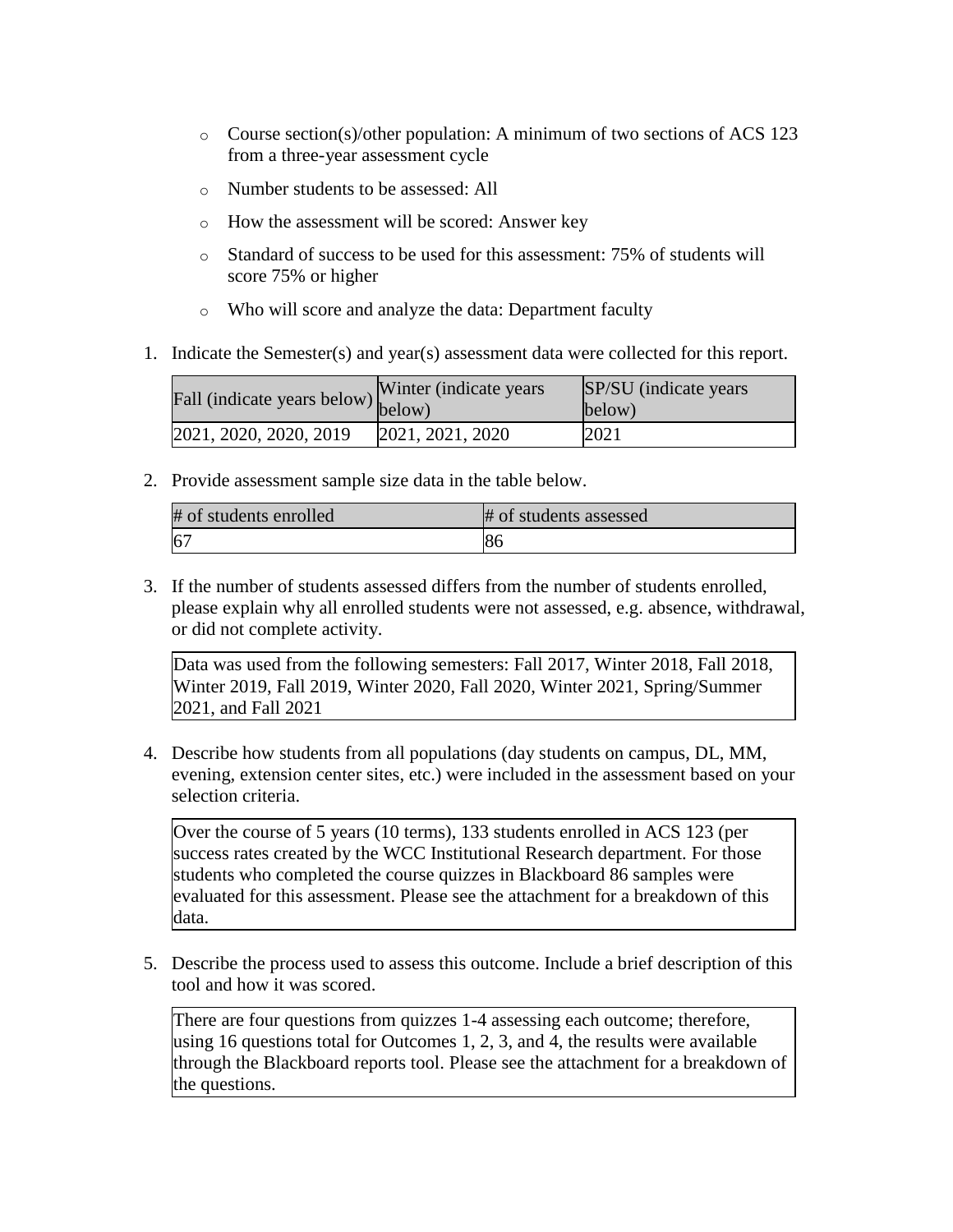6. Briefly describe assessment results based on data collected for this outcome and tool during the course assessment. Discuss the extent to which students achieved this learning outcome and indicate whether the standard of success was met for this outcome and tool.

Met Standard of Success: Yes

For outcome #1 related to authority, there was 95.35% success; 82/86 students scored greater than 75% on the quizzes.

7. Based on your interpretation of the assessment results, describe the areas of strength in student achievement of this learning outcome.

There was 100% success on this outcome. Students consistently demonstrated the ability to recognize authors, credentials, and publication type.

8. Based on your analysis of student performance, discuss the areas in which student achievement of this learning outcome could be improved. If student met standard of success, you may wish to identify your plans for continuous improvement.

There is no need to change this outcome at this time.

Outcome 2: Apply the steps used to assess content.

- Assessment Plan
	- o Assessment Tool: In-class quiz
	- o Assessment Date: Fall 2020
	- o Course section(s)/other population: A minimum of two sections of ACS 123 from the third year assessment cycle
	- o Number students to be assessed: All
	- o How the assessment will be scored: Answer key
	- o Standard of success to be used for this assessment: 75% of students will score 75% or higher
	- o Who will score and analyze the data: Department faculty
- 1. Indicate the Semester(s) and year(s) assessment data were collected for this report.

| Fall (indicate years below) below) | Winter (indicate years) | SP/SU (indicate years)<br>below) |
|------------------------------------|-------------------------|----------------------------------|
| 2021, 2020, 2020, 2019             | [2021, 2021, 2020]      | 2021                             |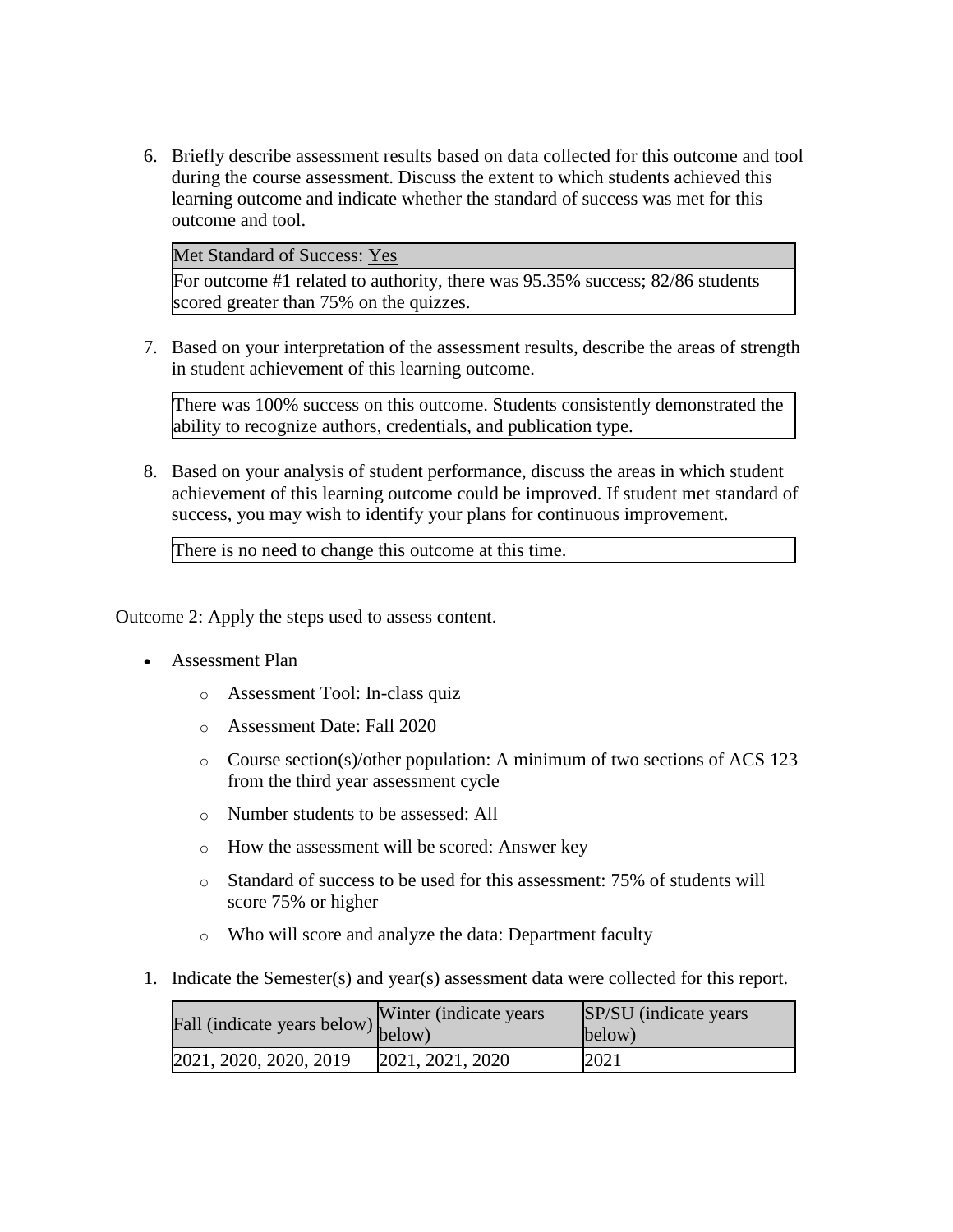2. Provide assessment sample size data in the table below.

| # of students enrolled | # of students assessed |
|------------------------|------------------------|
|                        | 86                     |

3. If the number of students assessed differs from the number of students enrolled, please explain why all enrolled students were not assessed, e.g. absence, withdrawal, or did not complete activity.

Data was used from the following semesters: Fall 2017, Winter 2018, Fall 2018, Winter 2019, Fall 2019, Winter 2020, Fall 2020, Winter 2021, Spring/Summer 2021, and Fall 2021

4. Describe how students from all populations (day students on campus, DL, MM, evening, extension center sites, etc.) were included in the assessment based on your selection criteria.

Over the course of 5 years (10 terms), 133 students enrolled in ACS 123 (per success rates created by the WCC Institutional Research department. For those students who completed the course quizzes in Blackboard 86 samples were evaluated for this assessment. Please see the attachment for a breakdown of this data.

5. Describe the process used to assess this outcome. Include a brief description of this tool and how it was scored.

There are four questions from quizzes 1-4 assessing each outcome; therefore, using 16 questions total for Outcomes 1, 2, 3, and 4, the results were available through the Bb reports tool. Please see the attachment for a breakdown of the questions.

6. Briefly describe assessment results based on data collected for this outcome and tool during the course assessment. Discuss the extent to which students achieved this learning outcome and indicate whether the standard of success was met for this outcome and tool.

# Met Standard of Success: Yes

For outcome #2 related to assessing content, there was 97.67% success; of the 86 students, 84 students scored greater than 75% on the quizzes.

7. Based on your interpretation of the assessment results, describe the areas of strength in student achievement of this learning outcome.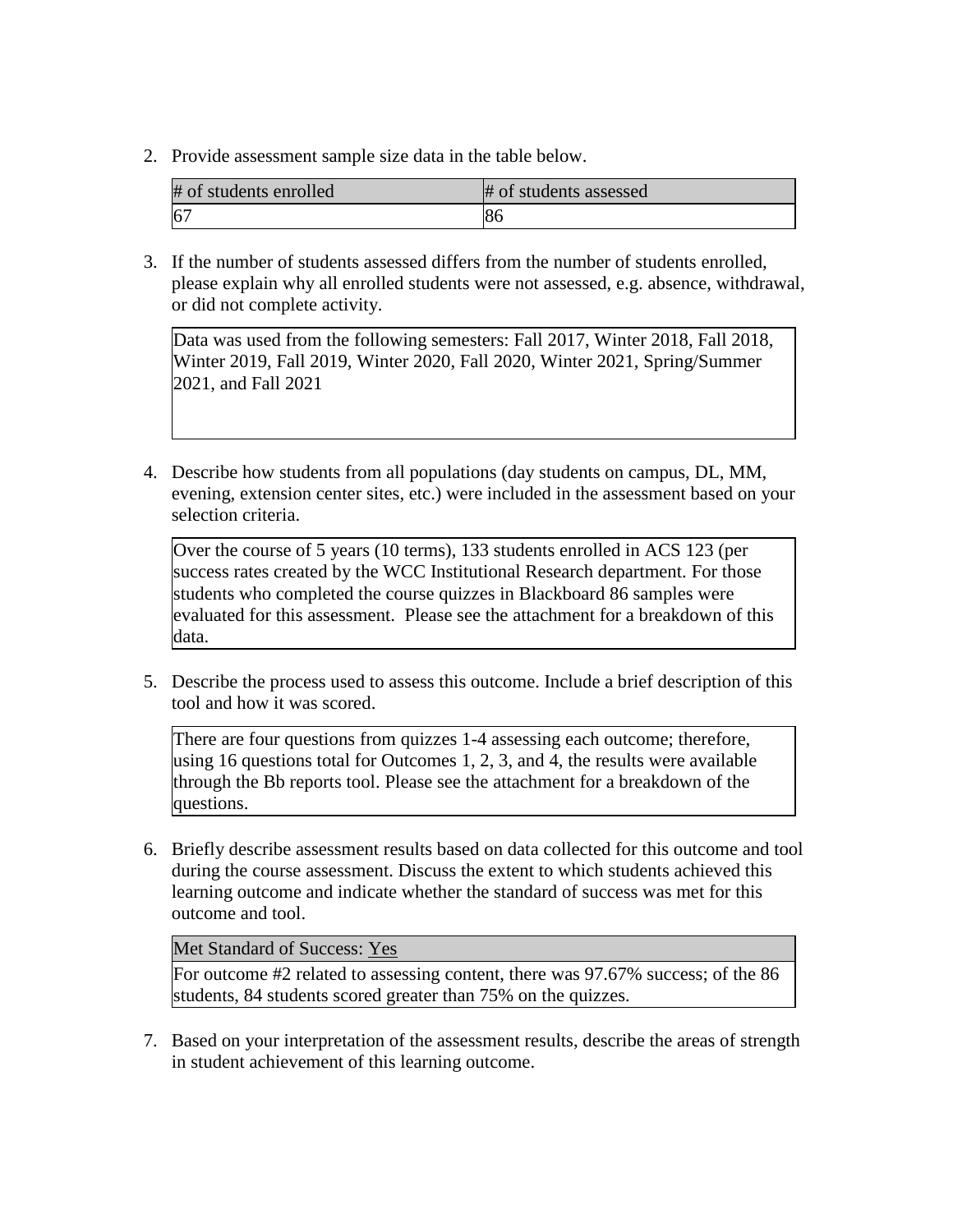There was 98% success on this outcome. Students consistently demonstrated the ability to evaluate quickly long works, review citations, and apply the CRAAP test.

8. Based on your analysis of student performance, discuss the areas in which student achievement of this learning outcome could be improved. If student met standard of success, you may wish to identify your plans for continuous improvement.

There is no need to change this outcome at this time.

Outcome 3: Select reliable sources to meet information needs.

- Assessment Plan
	- o Assessment Tool: In-class quiz
	- o Assessment Date: Fall 2020
	- o Course section(s)/other population: A minimum of two sections of ACS 123 from the third year assessment cycle
	- o Number students to be assessed: All
	- o How the assessment will be scored: Answer key
	- o Standard of success to be used for this assessment: 75% of students will score 75% or higher
	- o Who will score and analyze the data: Department faculty
- 1. Indicate the Semester(s) and year(s) assessment data were collected for this report.

| Fall (indicate years below) below) | Winter (indicate years) | SP/SU (indicate years)<br>below) |
|------------------------------------|-------------------------|----------------------------------|
| 2021, 2020, 2020, 2019             | [2021, 2021, 2020]      | 2021                             |

2. Provide assessment sample size data in the table below.

| # of students enrolled | # of students assessed |
|------------------------|------------------------|
| 6 <sup>7</sup>         | ιoσ                    |

3. If the number of students assessed differs from the number of students enrolled, please explain why all enrolled students were not assessed, e.g. absence, withdrawal, or did not complete activity.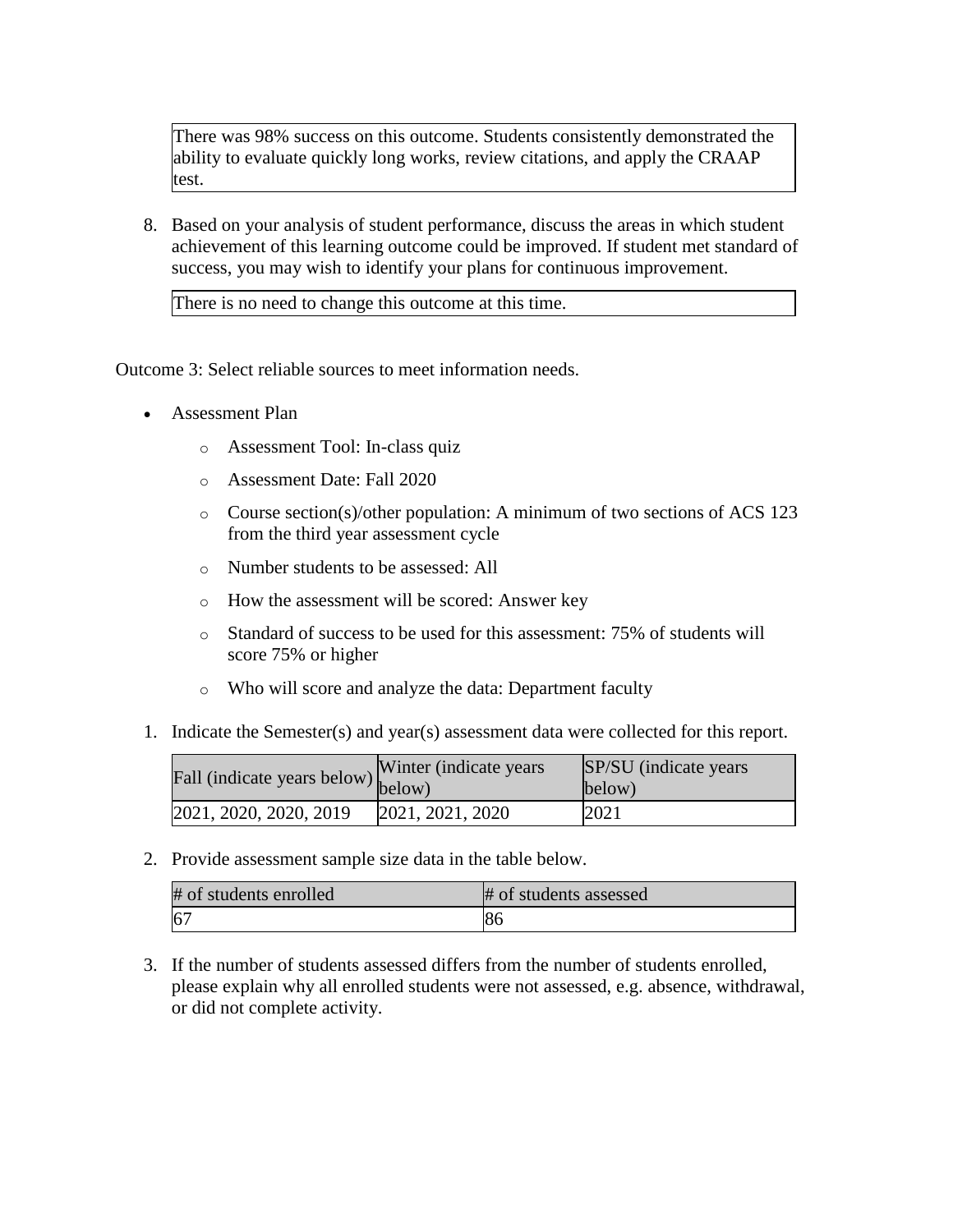Data was used from the following semesters: Fall 2017, Winter 2018, Fall 2018, Winter 2019, Fall 2019, Winter 2020, Fall 2020, Winter 2021, Spring/Summer 2021, and Fall 2021

4. Describe how students from all populations (day students on campus, DL, MM, evening, extension center sites, etc.) were included in the assessment based on your selection criteria.

Over the course of 5 years (10 terms), 133 students enrolled in ACS 123 (per success rates created by the WCC Institutional Research department. For those students who completed the course quizzes in Blackboard 86 samples were evaluated for this assessment. Please see the attachment for a breakdown of this data.

5. Describe the process used to assess this outcome. Include a brief description of this tool and how it was scored.

There are four questions from quizzes 1-4 assessing each outcome; therefore, using 16 questions total for Outcomes 1, 2, 3, and 4, the results were available through the Bb reports tool. Please see the attachment for a breakdown of the questions.

6. Briefly describe assessment results based on data collected for this outcome and tool during the course assessment. Discuss the extent to which students achieved this learning outcome and indicate whether the standard of success was met for this outcome and tool.

#### Met Standard of Success: Yes

For outcome #3 related to finding reliable sources, there was 90.7% success; of the 86 students, 78 students scored greater than 75% on the quizzes.

7. Based on your interpretation of the assessment results, describe the areas of strength in student achievement of this learning outcome.

There was 90.7% success on this outcome. Students consistently demonstrated the ability to review e-books for descriptive information, and search using Google Advanced search or database tools.

8. Based on your analysis of student performance, discuss the areas in which student achievement of this learning outcome could be improved. If student met standard of success, you may wish to identify your plans for continuous improvement.

While students struggled the most on this outcome, the success rate was still very high. Since this outcome is one that requires on-going practice using the research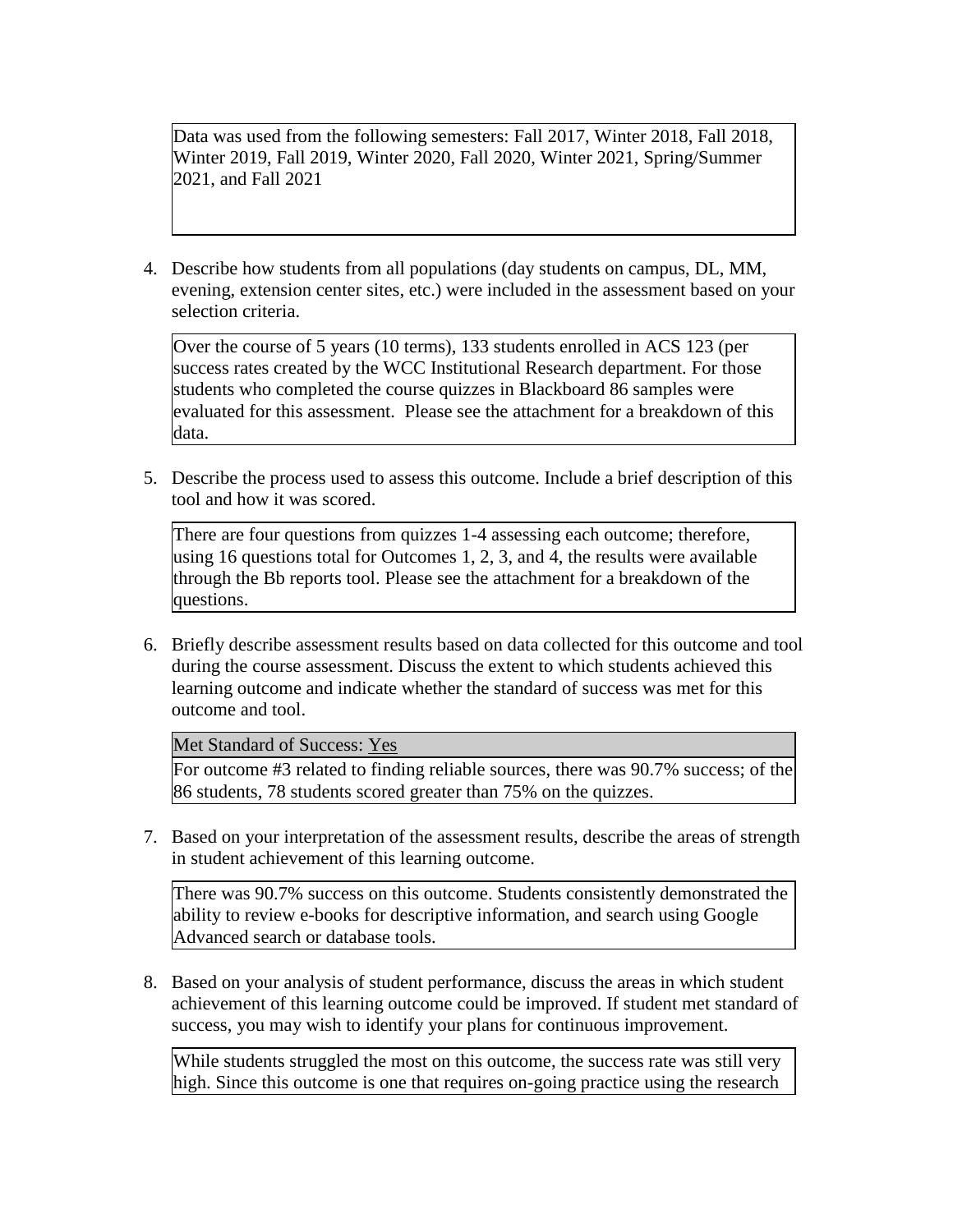tools, more time practicing this activity with the librarian as well as independent practice could improve the students' success further.

Outcome 4: Recognize intellectual property as a legal construct and distinguish examples of copyright and plagiarism.

- Assessment Plan
	- o Assessment Tool: In-class quiz
	- o Assessment Date: Fall 2020
	- o Course section(s)/other population: A minimum of two sections of ACS 123 from the third year assessment cycle
	- o Number students to be assessed: All
	- o How the assessment will be scored: Answer key
	- o Standard of success to be used for this assessment: 75% of students will score 75% or higher
	- o Who will score and analyze the data: Department faculty
- 1. Indicate the Semester(s) and year(s) assessment data were collected for this report.

| all (indicate years below) below) | Winter (indicate years) | SP/SU (indicate years)<br>below) |
|-----------------------------------|-------------------------|----------------------------------|
| 2021, 2020, 2020, 2019            | [2021, 2021, 2020]      | 2021                             |

2. Provide assessment sample size data in the table below.

| # of students enrolled | # of students assessed |
|------------------------|------------------------|
| 6 <sup>7</sup>         | юс                     |

3. If the number of students assessed differs from the number of students enrolled, please explain why all enrolled students were not assessed, e.g. absence, withdrawal, or did not complete activity.

Data was used from the following semesters: Fall 2017, Winter 2018, Fall 2018, Winter 2019, Fall 2019, Winter 2020, Fall 2020, Winter 2021, Spring/Summer 2021, and Fall 2021

4. Describe how students from all populations (day students on campus, DL, MM, evening, extension center sites, etc.) were included in the assessment based on your selection criteria.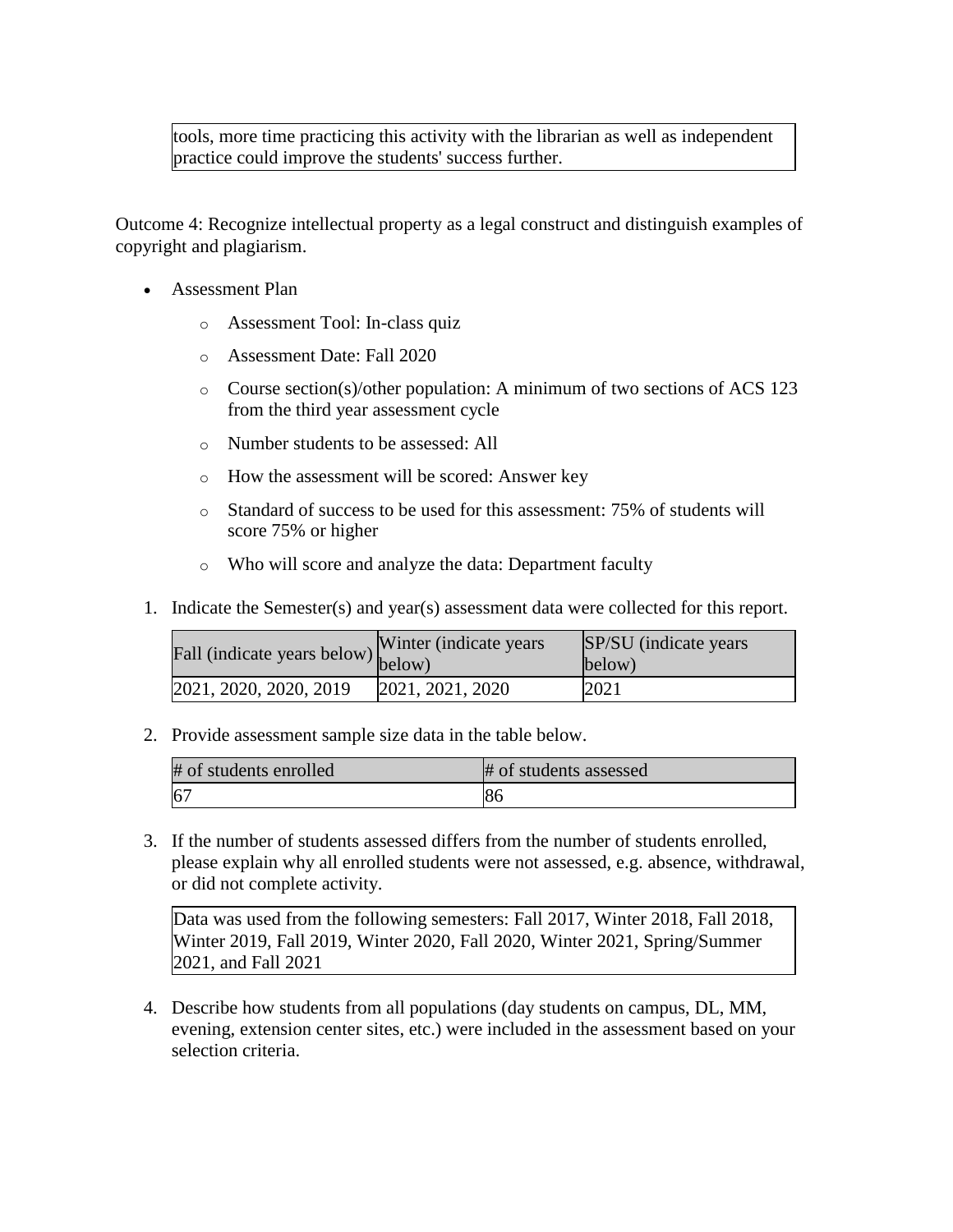Over the course of 5 years (10 terms), 133 students enrolled in ACS 123 (per success rates created by the WCC Institutional Research department. For those students who completed the course quizzes in Blackboard 86 samples were evaluated for this assessment. Please see the attachment for a breakdown of this data.

5. Describe the process used to assess this outcome. Include a brief description of this tool and how it was scored.

There are four questions from quizzes 1-4 assessing each outcome; therefore, using 16 questions total for Outcomes 1, 2, 3, and 4, the results were available through the Bb reports tool. Please see the attachment for a breakdown of the questions.

6. Briefly describe assessment results based on data collected for this outcome and tool during the course assessment. Discuss the extent to which students achieved this learning outcome and indicate whether the standard of success was met for this outcome and tool.

Met Standard of Success: Yes

For outcome #4 related to intellectual property, there was 91.86% success; of the 86 samples, 79 scored greater than 75% on the quizzes.

7. Based on your interpretation of the assessment results, describe the areas of strength in student achievement of this learning outcome.

There was 91.86% success on this outcome. Students consistently demonstrated the ability to recognize intellectual property to avoid plagiarism or copyright infringement.

8. Based on your analysis of student performance, discuss the areas in which student achievement of this learning outcome could be improved. If student met standard of success, you may wish to identify your plans for continuous improvement.

While students did struggle more than outcomes #1 and #2, the success rate was still very high. There will be continued focus on the importance of understanding these issues in the classroom and in the workplace so that student success may improve.

# **III. Course Summary and Intended Changes Based on Assessment Results**

1. Based on the previous report's Intended Change(s) identified in Section I above, please discuss how effective the changes were in improving student learning.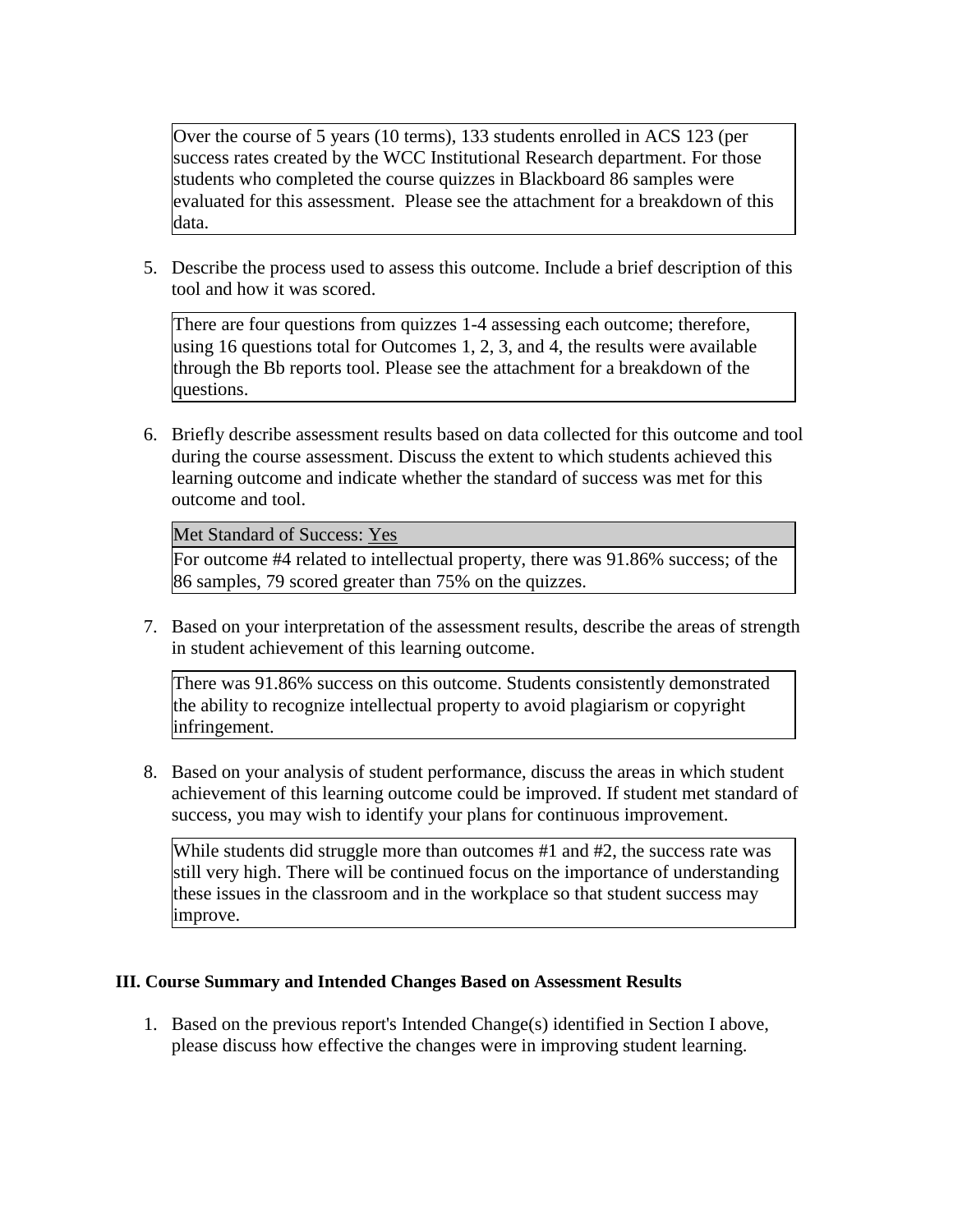There were efforts to improve the questions used to assess the outcome. There will be continued discussions and time spent evaluating the questions and defining the activities used to teach the concepts.

2. Describe your overall impression of how this course is meeting the needs of students. Did the assessment process bring to light anything about student achievement of learning outcomes that surprised you?

Although the standard of success was met, students would likely benefit from more time reviewing types of publications and the importance of avoiding plagiarism. If there are specific questions that could be considered ambiguous or outdated, those will be changed to meet the new standards.

3. Describe when and how this information, including the action plan, was or will be shared with Departmental Faculty.

This information will be shared with the department and with the librarians who teach the course.

4.

Intended Change(s)

| <b>Intended Change</b> | Description of the<br>change                                                                                                                                                                             | Rationale                                                                                                                                                                        | Implementation<br>Date |
|------------------------|----------------------------------------------------------------------------------------------------------------------------------------------------------------------------------------------------------|----------------------------------------------------------------------------------------------------------------------------------------------------------------------------------|------------------------|
| Course<br>Assignments  | Students could<br>benefit from<br>additional practice<br>selecting reliable<br>research tools with<br>the guidance of the<br>librarian as well as<br>through<br>independent<br>practice.                 | While the success<br>rate was high,<br>students struggled<br>the most on this<br>outcome.<br><b>Additional practice</b><br>would strengthen<br>students' skills in<br>this area. | 2022                   |
| Course<br>Assignments  | We will continue to<br>focus on the<br>importance of<br>recognizing<br>intellectual property success, students<br>as a legal construct<br>and distinguish<br>examples of<br>copyright and<br>plagiarism. | While still meeting<br>the standard of<br>struggled more with<br>this outcome than<br>the others.                                                                                | 2022                   |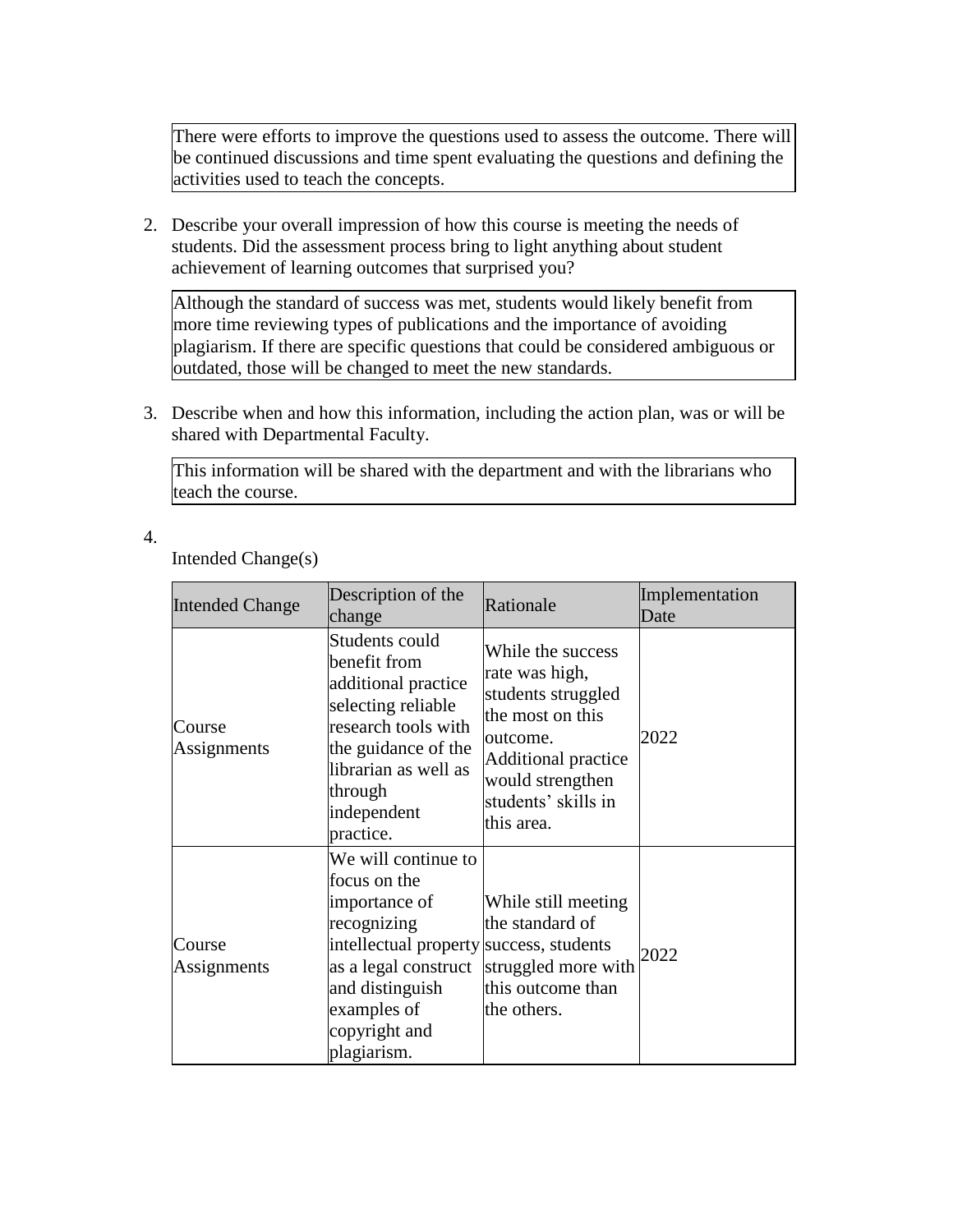5. Is there anything that you would like to mention that was not already captured?

6.

# **III. Attached Files**

# [ACS 123 Data File](documents/ACS%20123%20Assessment%20data%202021%20with%20alignment%20(April%202022)1.docx)

| <b>Faculty/Preparer:</b>                                        | Julie Kissel Date: $04/06/2022$  |  |
|-----------------------------------------------------------------|----------------------------------|--|
| <b>Department Chair:</b>                                        | Carrie Krantz Date: 04/07/2022   |  |
| <b>Dean:</b>                                                    | Scott Britten Date: $04/08/2022$ |  |
| <b>Assessment Committee Chair: Shawn Deron Date: 04/26/2022</b> |                                  |  |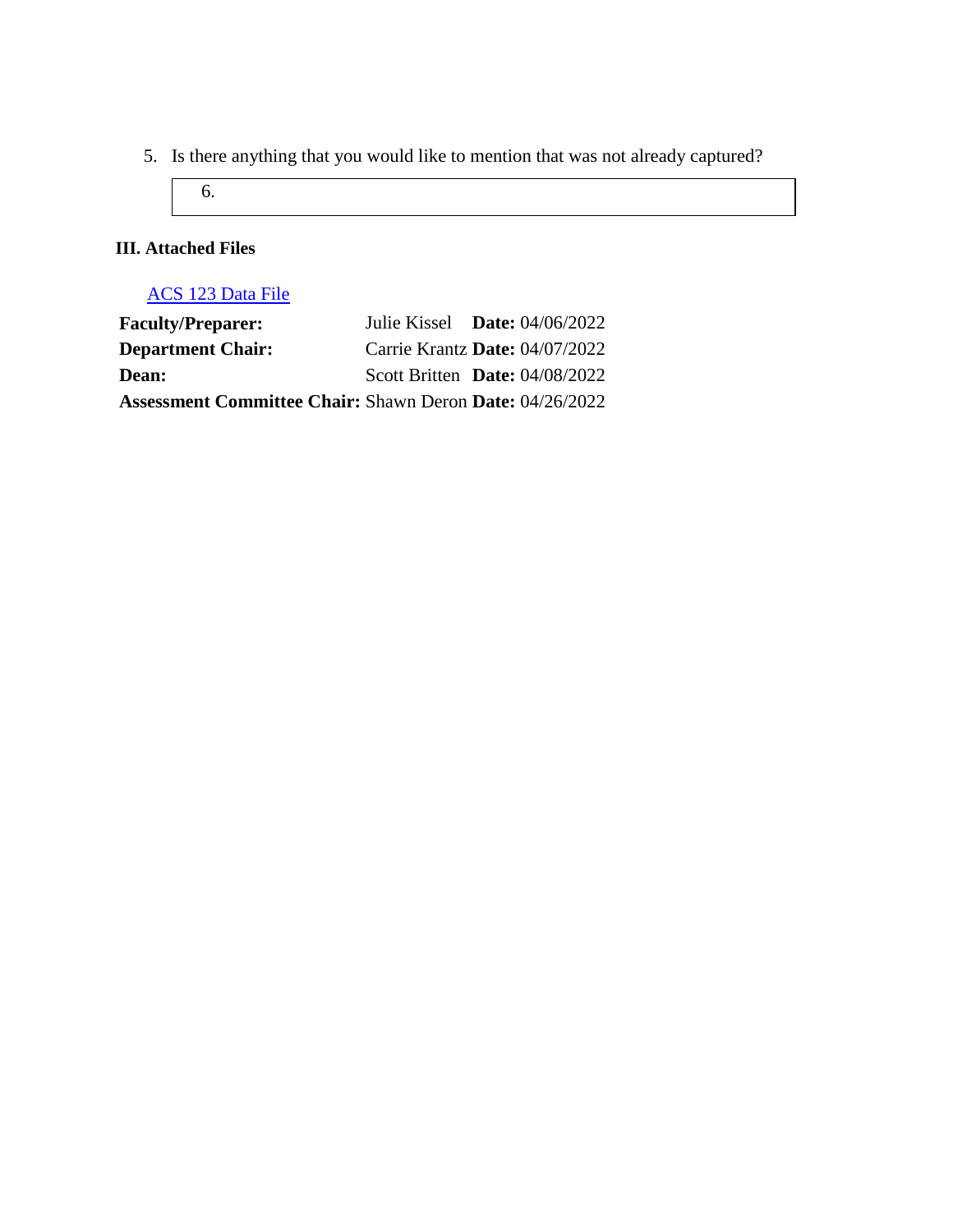**Course Assessment Report Washtenaw Community College**

| Discipline                                                              | Course Number | Title                                              |
|-------------------------------------------------------------------------|---------------|----------------------------------------------------|
| Academic Skills                                                         | 123           | ACS 123 08/31/2017-<br><b>Information Literacy</b> |
| Division                                                                | Department    | <b>Faculty Preparer</b>                            |
| Humanities, Social and<br>Academic Skills<br><b>Behavioral Sciences</b> |               | Sandra McCarthy                                    |
| Date of Last Filed Assessment Report                                    |               |                                                    |

# **I. Assessment Results per Student Learning Outcome**

Outcome 1: Recognize authoritative sources of various contents and formats, and identify how authority is conferred or manifested in unexpected ways.

- Assessment Plan
	- o Assessment Tool: In-class quiz
	- o Assessment Date: Winter 2017
	- o Course section(s)/other population: minimum of two sections of ACS 123 from a three-year assessment cycle
	- o Number students to be assessed: all
	- o How the assessment will be scored: Answer Key
	- o Standard of success to be used for this assessment: 75% of students attempting the quiz will demonstrate a score equal to or greater than 75% ("C").
	- o Who will score and analyze the data: department faculty
- 1. Indicate the Semester(s) and year(s) assessment data were collected for this report.

| r'all (indicate years below) below) | Winter (indicate years) | SP/SU (indicate years)<br>below) |
|-------------------------------------|-------------------------|----------------------------------|
| 2016                                | 2017, 2016              |                                  |

2. Provide assessment sample size data in the table below.

| # of students enrolled | # of students assessed |
|------------------------|------------------------|
| $\overline{6}$         |                        |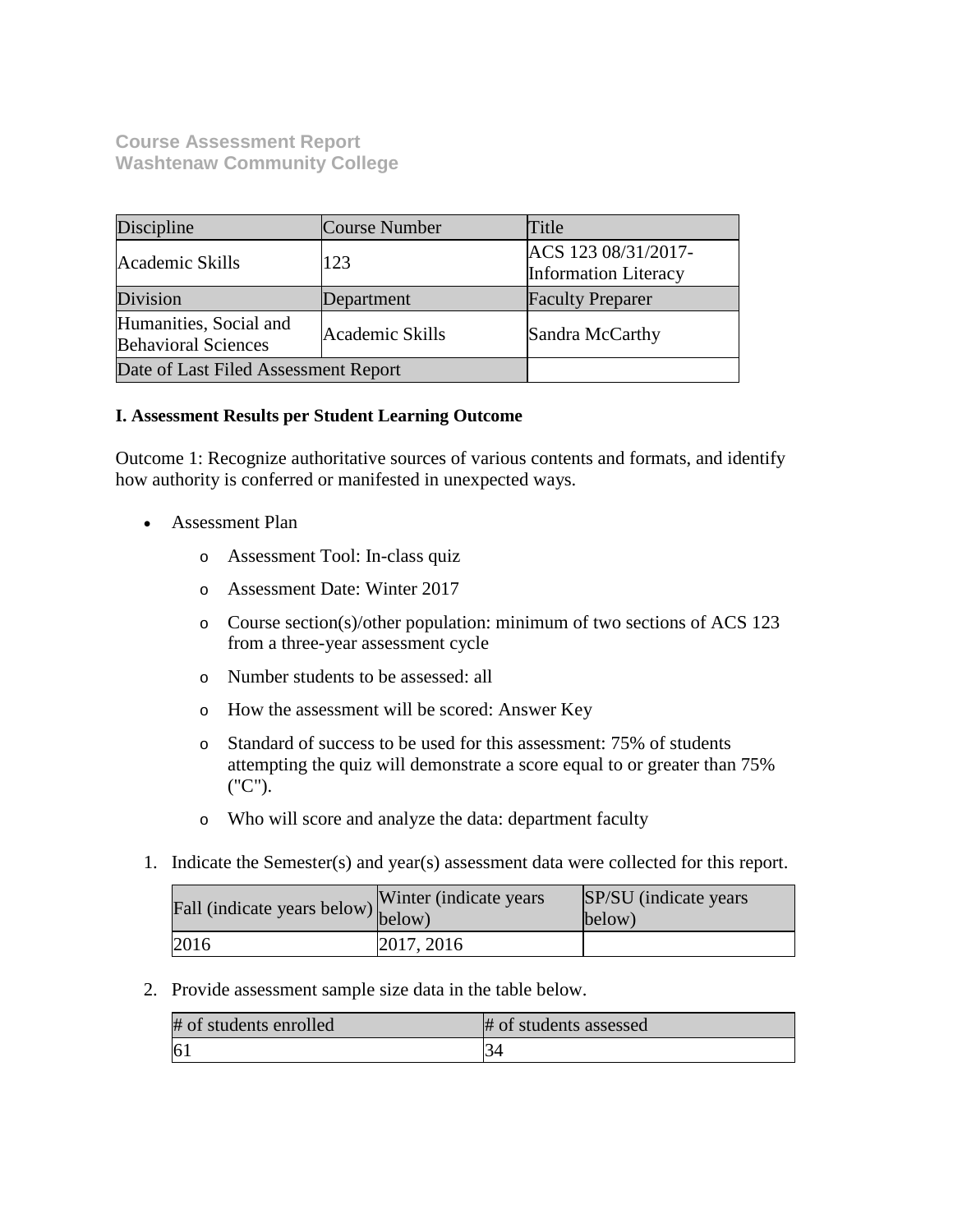3. If the number of students assessed differs from the number of students enrolled, please explain why all enrolled students were not assessed, e.g. absence, withdrawal, or did not complete activity.

The differences in the number of students assessed compared to the number enrolled arise because some students were no longer participating in the course (either formally through withdrawal or informally by attrition or non-completion).

4. Describe how students from all populations (day students on campus, DL, MM, evening, extension center sites, etc.) were included in the assessment based on your selection criteria.

Only DL students were assessed because this course is only offered online.

Our assessment indicates that we will use a minimum of two sections of the enrolled students who completed the quizzes.

To promote more meaningful results, we decided to include more students in the assessment. To that end, we used the data from 3 sections of ACS 123 Winter 2016, Fall 2016, and Winter 2017.

5. Describe the process used to assess this outcome. Include a brief description of this tool and how it was scored.

The process used to assess outcome #1 included completing three quizzes in Blackboard.

Four (4) questions from the three (3) quizzes was identified to assess authoritative sources of information (outcome #1). See attached Supplemental Material Quiz Questions document for list of questions from the three quizzes.

Faculty members gathered data from individual students for each semester and recorded scores in Excel spreadsheet for each outcome. See attached ACS 123 Assessment by Outcome for complete data scores.

6. Briefly describe assessment results based on data collected for this outcome and tool during the course assessment. Discuss the extent to which students achieved this learning outcome and indicate whether the standard of success was met for this outcome and tool.

Met Standard of Success: Yes

Thirty-four (34) students completed four (4) questions about authority and 31 scored a 75% or higher. That is 91% of the respondents.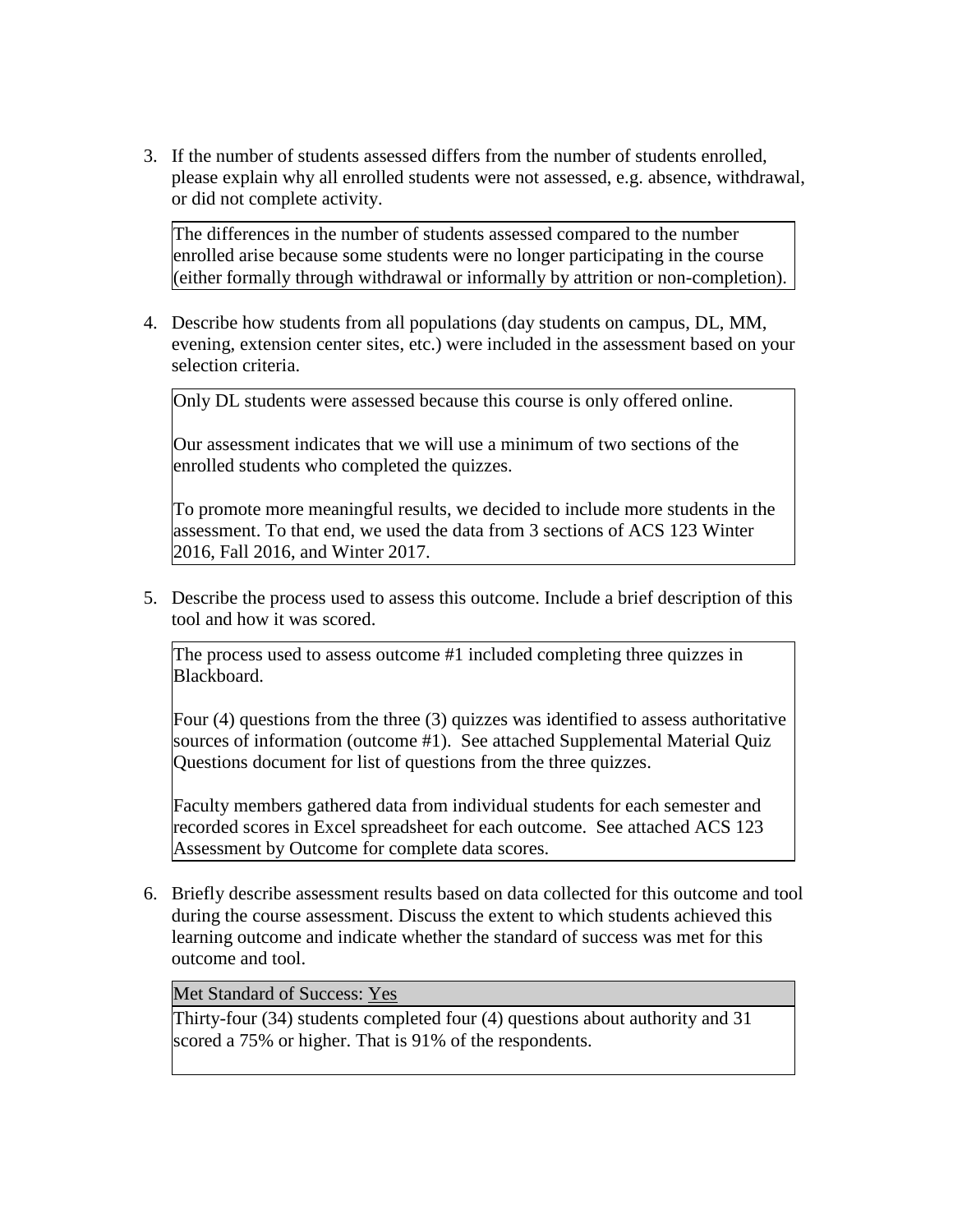Quizzes are located in Blackboard course site. Scores were automatically generated.

7. Based on your interpretation of the assessment results, describe the areas of strength in student achievement of this learning outcome.

Students did well on recognizing authoritative sources, evaluating a website's authority and the use of Wikipedia.

8. Based on your analysis of student performance, discuss the areas in which student achievement of this learning outcome could be improved. If student met standard of success, you may wish to identify your plans for continuous improvement.

Although students met the standard of success, we will continue to strive for better completion on the quizzes with a careful analysis of questions for ambiguity and revise as needed. Students had more difficulty with identifying types of publications.

We have identified outcome #1 as an outcome that could be more thoroughly assessed in certain quizzes.

Outcome #1 - Recognize authoritative sources of various contents and formats, and identify how authority is conferred or manifested in unexpected ways (authority)

We plan to create new questions that address outcome #1. No questions assessing authority appeared in the Online Catalog Quiz; will add more Authority questions to Online Catalog Quiz.

Outcome 2: Apply the steps used to assess content.

- Assessment Plan
	- o Assessment Tool: In-class quiz
	- o Assessment Date: Winter 2017
	- o Course section(s)/other population: minimum of two sections of ACS 123 from the third year assessment cycle
	- o Number students to be assessed: all
	- o How the assessment will be scored: Answer Key
	- o Standard of success to be used for this assessment: 75% of students attempting the quiz will demonstrate a score equal to or greater than 75% ("C").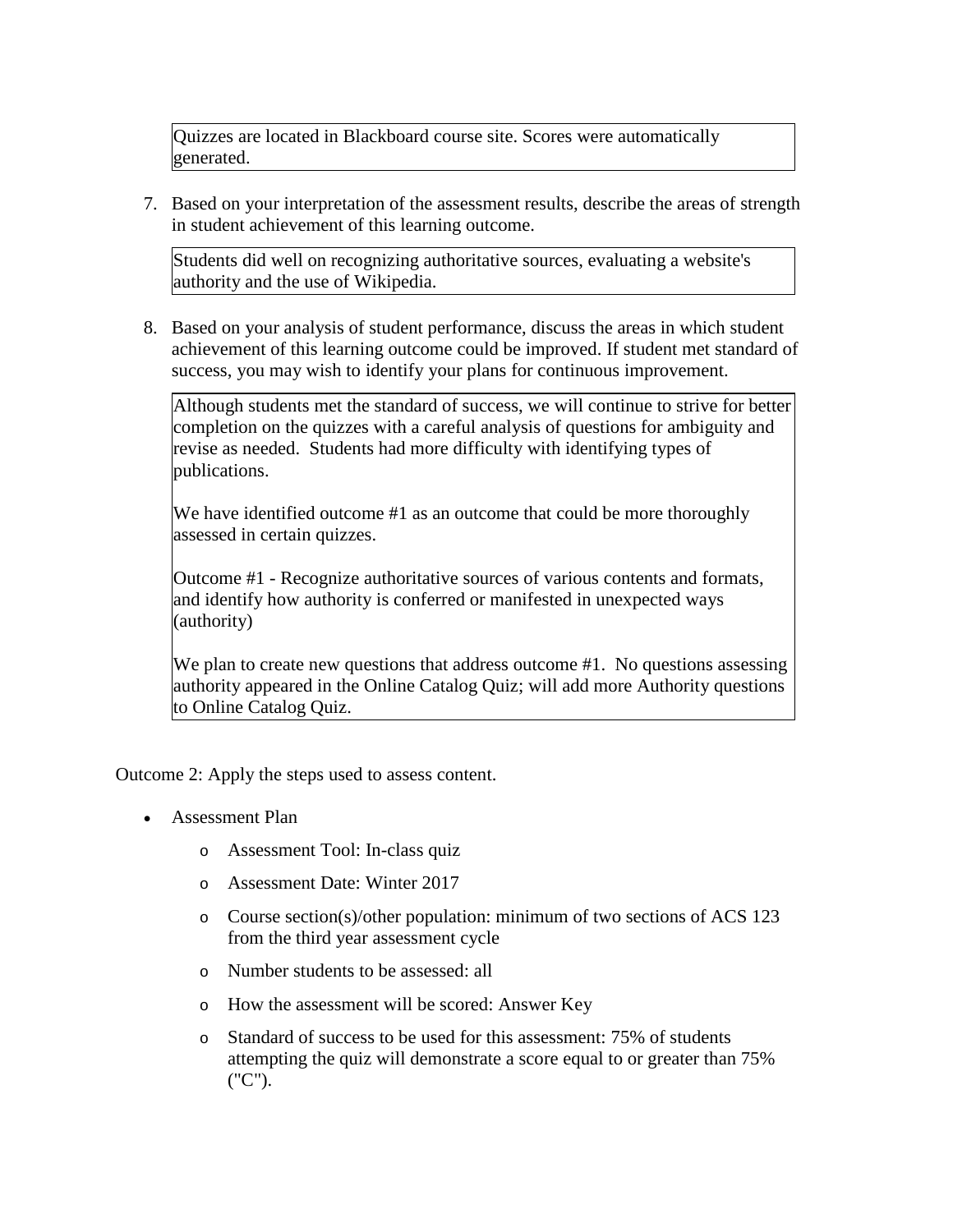- o Who will score and analyze the data: department faculty
- 1. Indicate the Semester(s) and year(s) assessment data were collected for this report.

| $\angle$ all (indicate years below) $\begin{bmatrix} 1 & 1 \\ 1 & 1 \end{bmatrix}$ | Winter (indicate years) | SP/SU (indicate years)<br>below) |
|------------------------------------------------------------------------------------|-------------------------|----------------------------------|
| 2016                                                                               | 2017, 2016              |                                  |

2. Provide assessment sample size data in the table below.

| # of students enrolled | # of students assessed |
|------------------------|------------------------|
| 16.                    | .34                    |

3. If the number of students assessed differs from the number of students enrolled, please explain why all enrolled students were not assessed, e.g. absence, withdrawal, or did not complete activity.

Total assessed: 34 for Winter 2016, Fall 2016, and Winter 2017

The differences in the number of students assessed compared to the number enrolled arise because some students were no longer participating in the course (either formally through withdrawal or informally by attrition or non-completion).

4. Describe how students from all populations (day students on campus, DL, MM, evening, extension center sites, etc.) were included in the assessment based on your selection criteria.

Only DL students were assessed because this course is only offered online.

Our assessment indicates that we will use a minimum of two sections of the enrolled students who completed the quizzes.

To promote more meaningful results, we decided to include more students in the assessment. To that end, we used the data from 3 sections of ACS 123 Winter 2016, Fall 2016, and Winter 2017.

5. Describe the process used to assess this outcome. Include a brief description of this tool and how it was scored.

The process used to assess outcome #2 included completing three quizzes in Blackboard.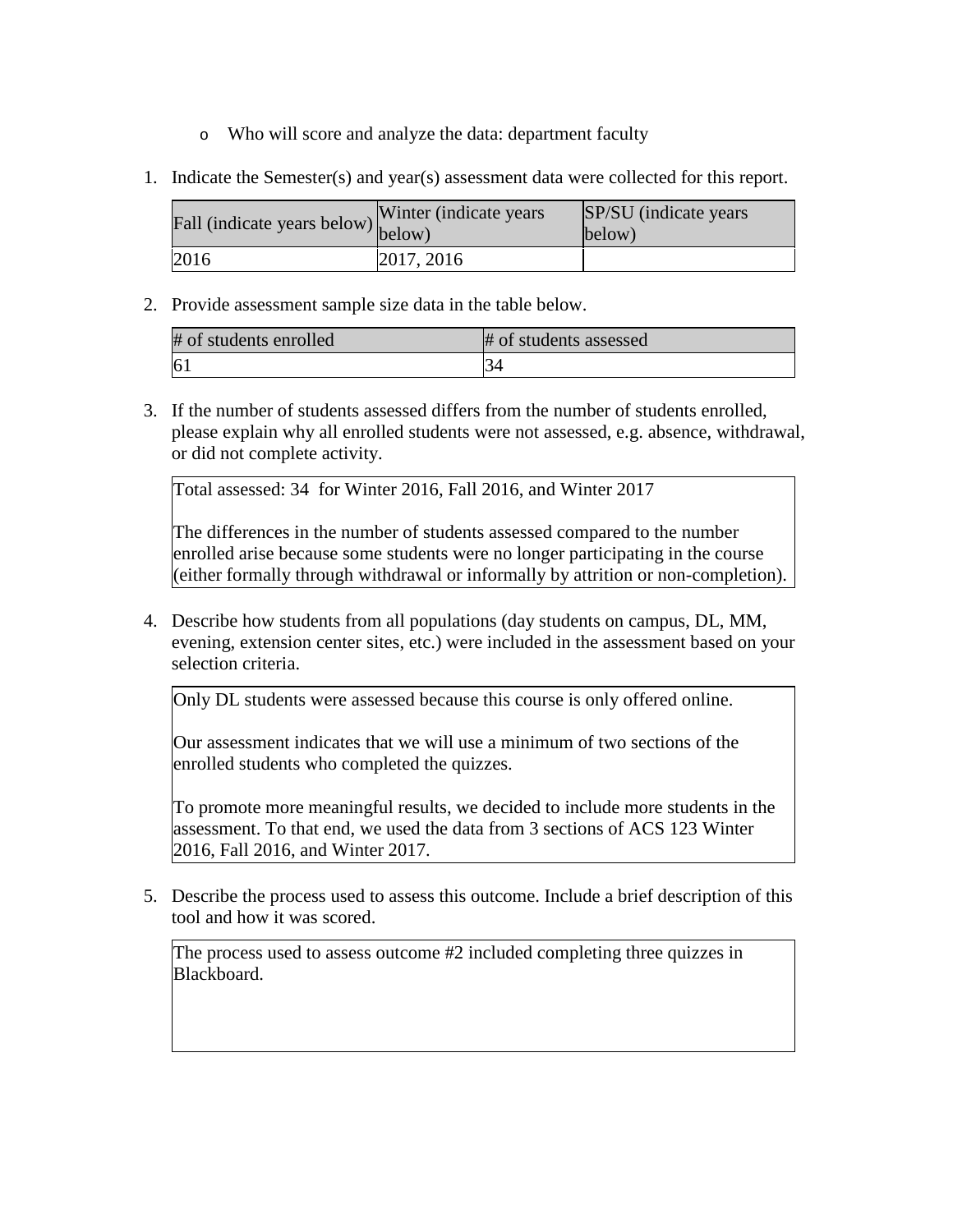Four (4) questions from the four (4) quizzes was identified to assess evaluating sources of information (outcome #2). See attached Supplemental Material Quiz Questions document for list of questions from the three quizzes.

Faculty members gathered data from individual students for each semester and recorded scores in Excel spreadsheet for each outcome. See attached ACS 123 Assessment by Outcome for complete data scores.

6. Briefly describe assessment results based on data collected for this outcome and tool during the course assessment. Discuss the extent to which students achieved this learning outcome and indicate whether the standard of success was met for this outcome and tool.

Met Standard of Success: Yes

Thirty-four (34) students completed four (4) questions about evaluation and 32 scored a 75% or higher. That is 94% of the respondents.

Quizzes are located in Blackboard course site. Scores were automatically generated.

7. Based on your interpretation of the assessment results, describe the areas of strength in student achievement of this learning outcome.

Students did well on identifying ways to evaluate a book, evaluating the subject of article citations, and the standard for evaluating websites using CRAAP.

8. Based on your analysis of student performance, discuss the areas in which student achievement of this learning outcome could be improved. If student met standard of success, you may wish to identify your plans for continuous improvement.

Although students met the standard of success, we will continue to strive for better completion on the quizzes with a careful analysis of questions for ambiguity and revise as needed. Students had the most difficulty identifying scholarly articles based on a review of the citation.

Questions from quizzes specific to outcome #2 will be reviewed and revised accordingly to include more questions about evaluating sources. Question revisions will be based on analysis reports from Blackboard.

Outcome 3: Use research tools to find reliable sources to meet information needs.

• Assessment Plan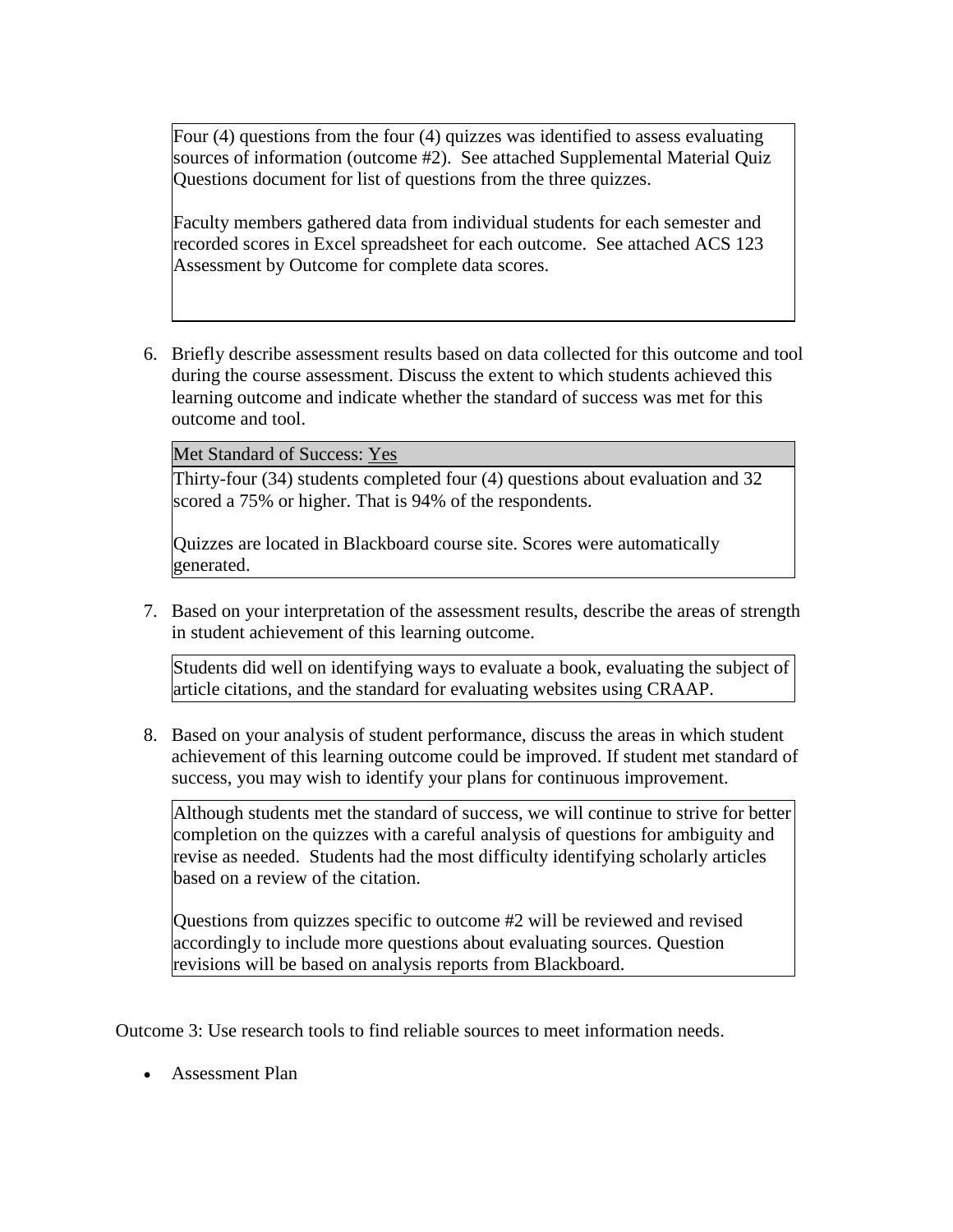- o Assessment Tool: In-class quiz
- o Assessment Date: Winter 2017
- o Course section(s)/other population: minimum of two sections of ACS 123 from the third year assessment cycle
- o Number students to be assessed: all
- o How the assessment will be scored: Answer Key
- o Standard of success to be used for this assessment: 75% of students attempting the quiz will demonstrate a score equal to or greater than 75% ("C").
- o Who will score and analyze the data: department faculty
- 1. Indicate the Semester(s) and year(s) assessment data were collected for this report.

| rall (indicate years below) below) | Winter (indicate years) | SP/SU (indicate years)<br>below) |
|------------------------------------|-------------------------|----------------------------------|
| 2016                               | 2017                    |                                  |

2. Provide assessment sample size data in the table below.

| # of students enrolled | # of students assessed |
|------------------------|------------------------|
| 42                     |                        |

3. If the number of students assessed differs from the number of students enrolled, please explain why all enrolled students were not assessed, e.g. absence, withdrawal, or did not complete activity.

Total assessed: 34 for Winter 2016, Fall 2016, and Winter 2017

The differences in the number of students assessed compared to the number enrolled arise because some students were no longer participating in the course (either formally through withdrawal or informally by attrition or non-completion).

4. Describe how students from all populations (day students on campus, DL, MM, evening, extension center sites, etc.) were included in the assessment based on your selection criteria.

Only DL students were assessed because this course is only offered online.

Our assessment indicates that we will use a minimum of two sections of the enrolled students who completed the quizzes.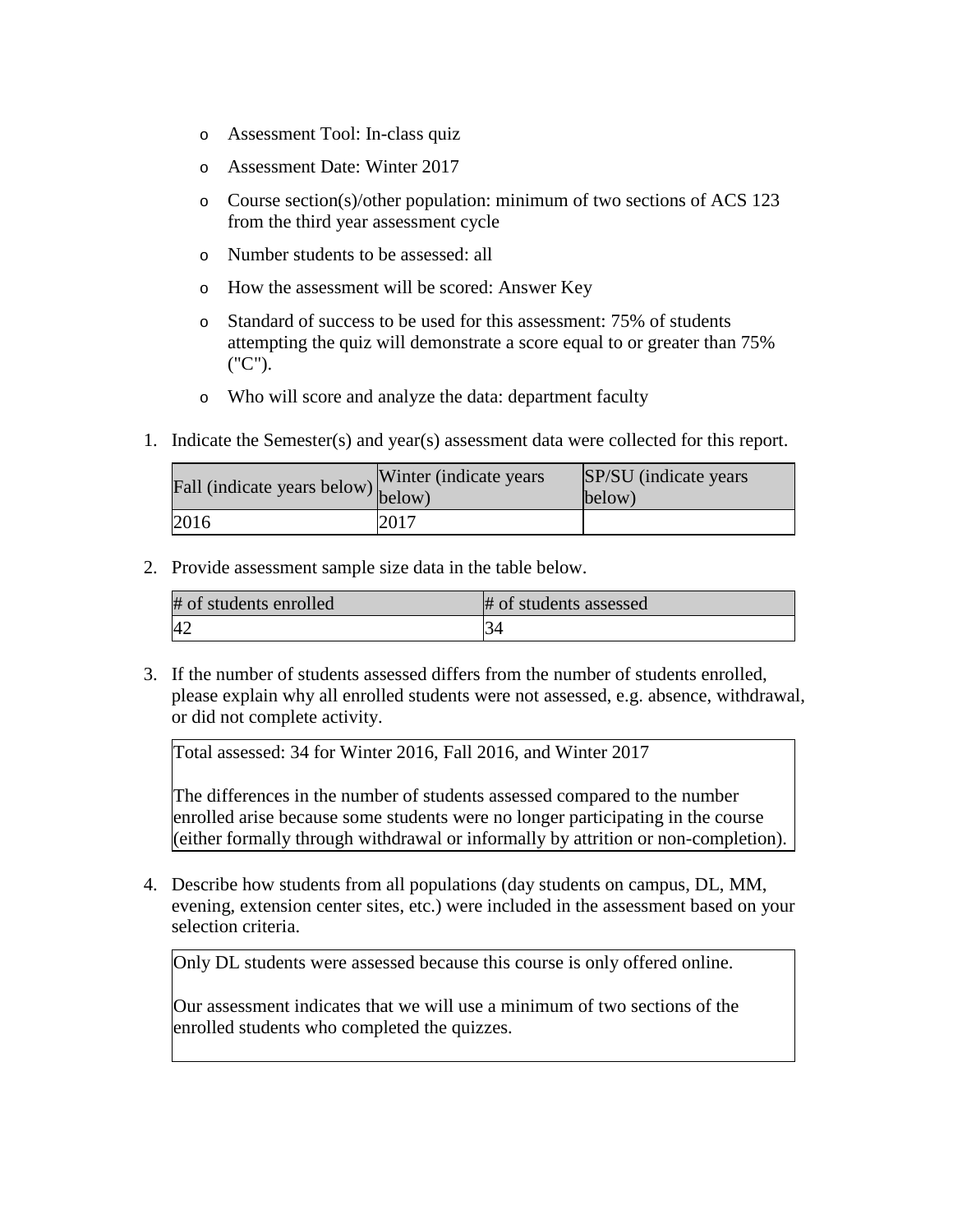To promote more meaningful results, we decided to include more students in the assessment. To that end, we used the data from 3 sections of ACS 123 Winter 2016, Fall 2016, and Winter 2017.

5. Describe the process used to assess this outcome. Include a brief description of this tool and how it was scored.

The process used to assess student outcome #3 included completing three quizzes in Blackboard.

Four (4) questions from the four (4) quizzes were identified to assess finding sources of information (outcome #3). See attached Supplemental Material Quiz Questions document for list of questions from the three quizzes.

Faculty members gathered data from individual students for each semester and recorded scores in Excel spreadsheet for each outcome. See attached ACS 123 Assessment by Outcome for complete data scores.

6. Briefly describe assessment results based on data collected for this outcome and tool during the course assessment. Discuss the extent to which students achieved this learning outcome and indicate whether the standard of success was met for this outcome and tool.

Met Standard of Success: Yes

Thirty-four (34) students completed four (4) questions about evaluation and 30 scored a 75% or higher. That is 88% of the respondents.

Quizzes are located in Blackboard course site. Scores were automatically generated.

7. Based on your interpretation of the assessment results, describe the areas of strength in student achievement of this learning outcome.

Students did well on questions related to identifying the subject heading of a book and an article, and using connectors in a search.

8. Based on your analysis of student performance, discuss the areas in which student achievement of this learning outcome could be improved. If student met standard of success, you may wish to identify your plans for continuous improvement.

Although students met the standard of success, we will continue to strive for better completion on the quizzes with a careful analysis of questions for ambiguity and revise as needed. Students had more difficulty using advanced search tools.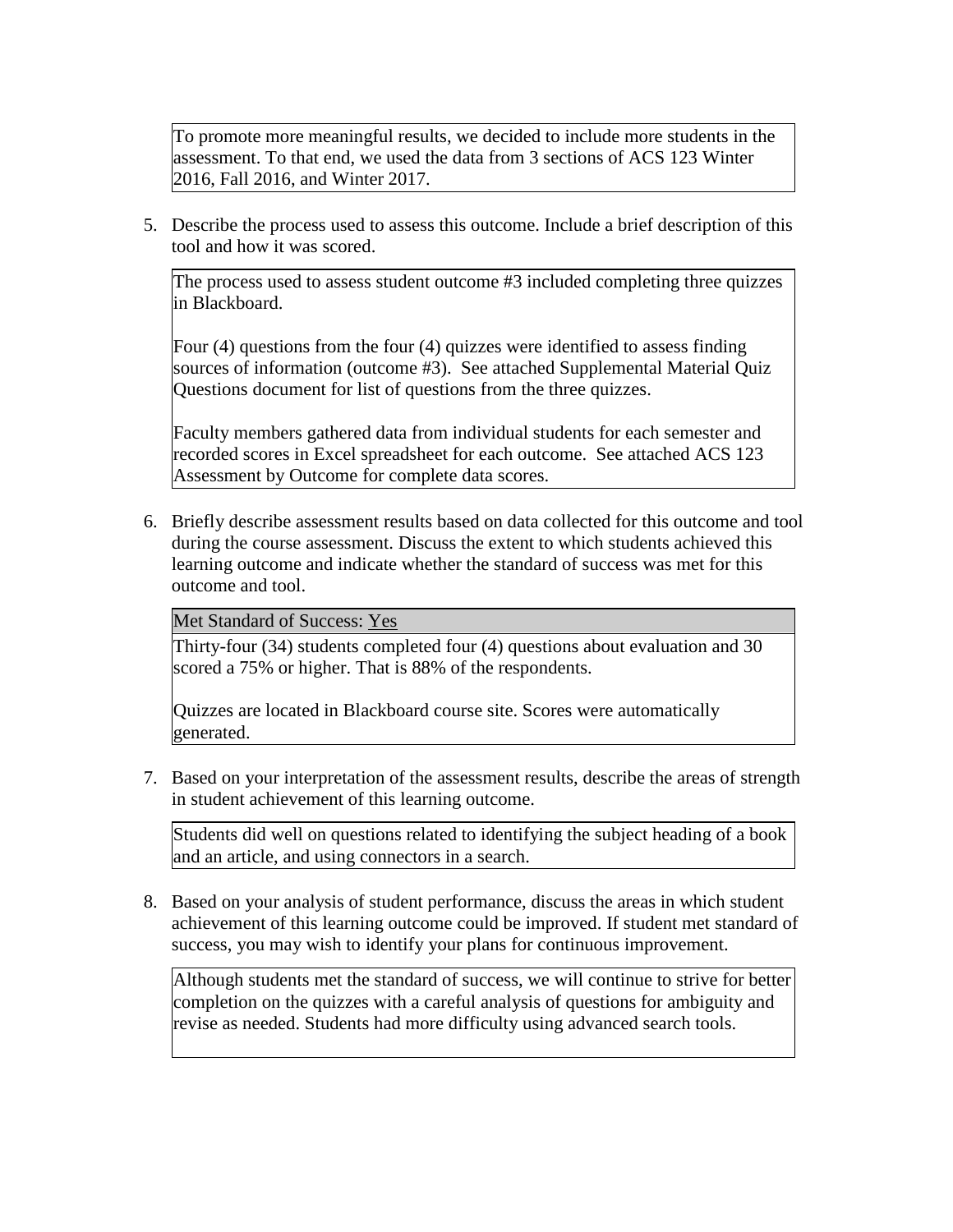We have identified outcome #3 as an outcome that could be more thoroughly assessed in certain quizzes.

Outcome #3 - Use research tools to find reliable sources to meet information needs (find)

Questions from quizzes specific to outcome #3 will be reviewed and revised accordingly to include more questions about finding sources. Question revisions will be based on analysis reports from Blackboard.

Outcome 4: Recognize intellectual property as a legal construct and distinguish examples of copyright and plagiarism.

- Assessment Plan
	- o Assessment Tool: In-class quiz
	- o Assessment Date: Winter 2017
	- o Course section(s)/other population: minimum of two sections of ACS 123 from the third year assessment cycle
	- o Number students to be assessed: all
	- o How the assessment will be scored: Answer Key
	- o Standard of success to be used for this assessment: 75% of students attempting the quiz will demonstrate a score equal to or greater than 75% ("C").
	- o Who will score and analyze the data: department faculty
- 1. Indicate the Semester(s) and year(s) assessment data were collected for this report.

| $\hat{F}$ all (indicate years below) $\begin{bmatrix} 1 & 1 \\ 1 & 1 \end{bmatrix}$ | Winter (indicate years) | SP/SU (indicate years)<br>below) |
|-------------------------------------------------------------------------------------|-------------------------|----------------------------------|
| 2016                                                                                | 2017                    |                                  |

2. Provide assessment sample size data in the table below.

| # of students enrolled | # of students assessed |
|------------------------|------------------------|
| 42                     | - 34                   |

3. If the number of students assessed differs from the number of students enrolled, please explain why all enrolled students were not assessed, e.g. absence, withdrawal, or did not complete activity.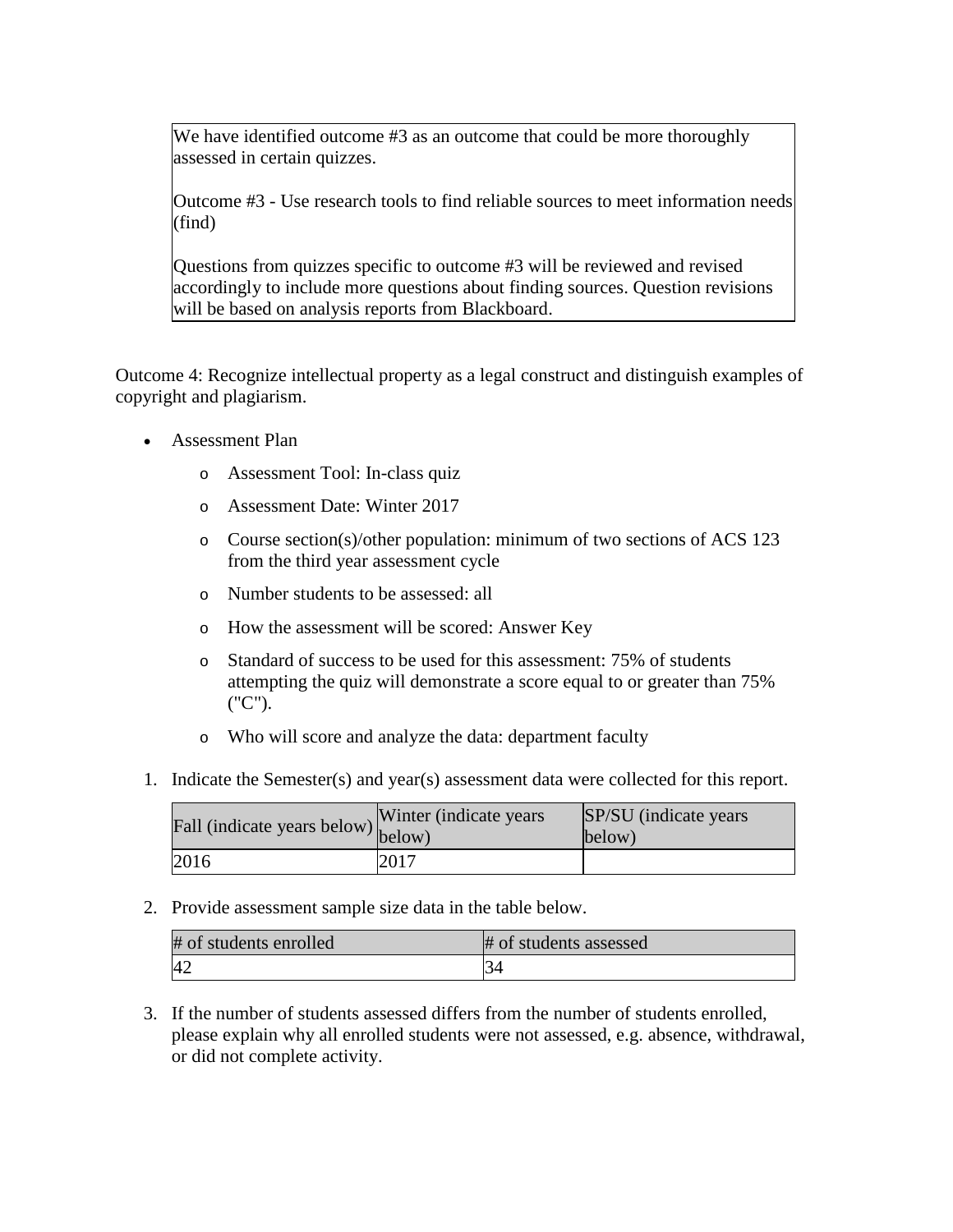Total assessed: 34 for Winter 2016, Fall 2016, and Winter 2017

The differences in the number of students assessed compared to the number enrolled arise because some students were no longer participating in the course (either formally through withdrawal or informally by attrition or non-completion).

4. Describe how students from all populations (day students on campus, DL, MM, evening, extension center sites, etc.) were included in the assessment based on your selection criteria.

Only DL students were assessed because this course is only offered online.

Our assessment indicates that we will use a minimum of two sections of the enrolled students who completed the quizzes.

To promote more meaningful results, we decided to include more students in the assessment. To that end, we used the data from 3 sections of ACS 123 Winter 2016, Fall 2016, and Winter 2017.

5. Describe the process used to assess this outcome. Include a brief description of this tool and how it was scored.

The process used to assess student outcome #4 included completing one quiz in Blackboard.

Four (4) questions from the one (1) quiz were identified to assess plagiarism and copyright (outcome #4). See attached Supplemental Material Quiz Questions document for list of questions from the one quiz.

Faculty members gathered data from individual students for each semester and recorded scores in Excel spreadsheet for each outcome. See attached ACS 123 Assessment by Outcome for complete data scores.

6. Briefly describe assessment results based on data collected for this outcome and tool during the course assessment. Discuss the extent to which students achieved this learning outcome and indicate whether the standard of success was met for this outcome and tool.

Met Standard of Success: Yes

Thirty-four (34) students completed four (4) questions about evaluation and 29 scored a 75% or higher. That is 85% of the respondents.

Quizzes are located in Blackboard course site. Scores were automatically generated.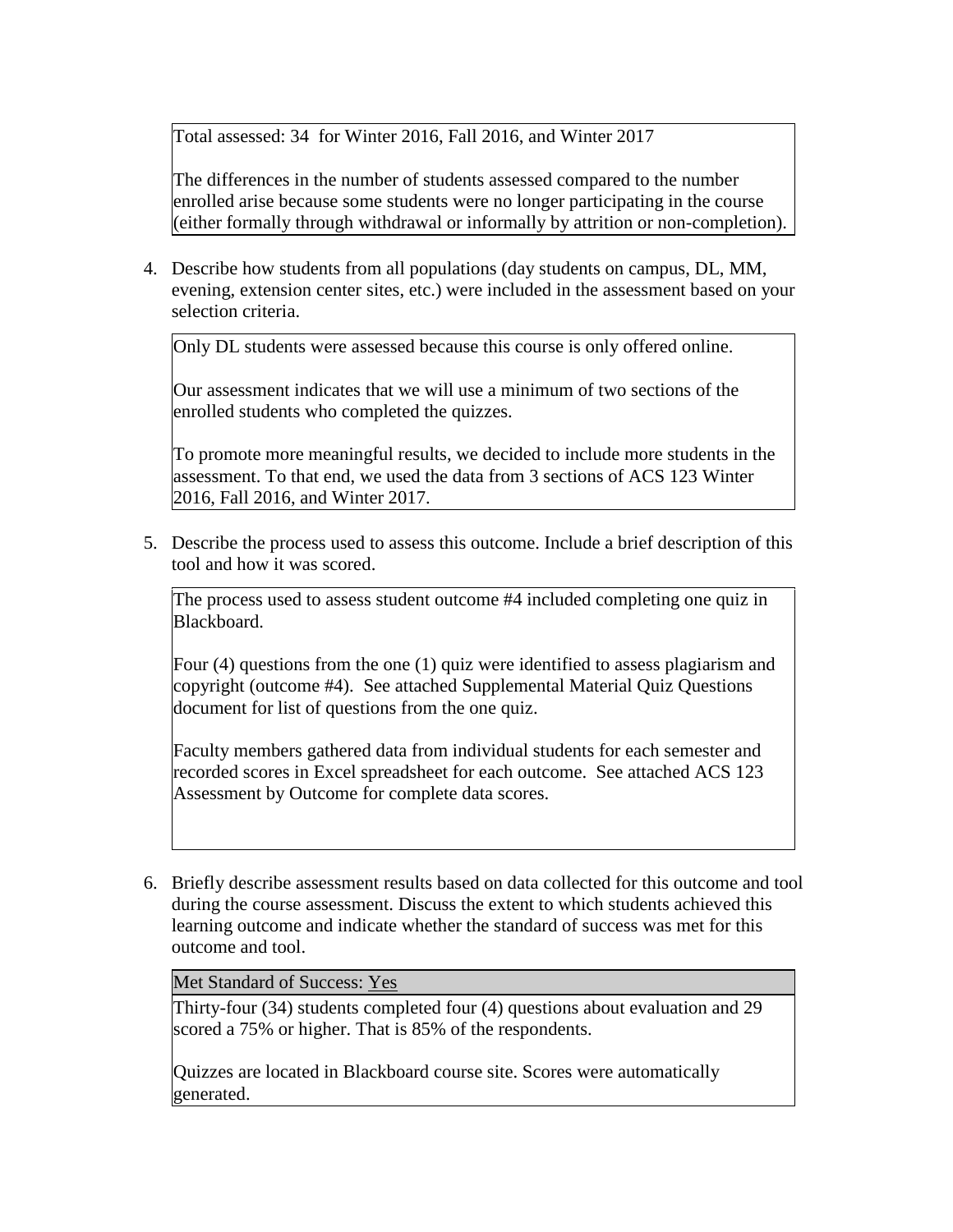7. Based on your interpretation of the assessment results, describe the areas of strength in student achievement of this learning outcome.

Students did well on defining plagiarism and ways to avoid misuse of information, as well as information about copyright protection.

8. Based on your analysis of student performance, discuss the areas in which student achievement of this learning outcome could be improved. If student met standard of success, you may wish to identify your plans for continuous improvement.

Although students met the standard of success, we will continue to strive to analyze questions for ambiguity and revise as needed. Students had the most difficulty with Fair Use criterion.

Question revisions will be based on analysis reports from Blackboard.

# **II. Course Summary and Action Plans Based on Assessment Results**

1. Describe your overall impression of how this course is meeting the needs of students. Did the assessment process bring to light anything about student achievement of learning outcomes that surprised you?

ACS 123 Information Literacy successfully teaches students the set of abilities that encompass the reflective discovery of information, the understanding of how information is produced and valued, and the use of information in creating new knowledge and participating ethically in communities of learning. We continue to revise the course content to reflect the evolving nature of information dissemination.

Information literacy extends throughout students' academic and professional careers.

2. Describe when and how this information, including the action plan, was or will be shared with Departmental Faculty.

This information will be shared with the department chair after completion.

3.

Intended Change(s)

| Intended Change        | Description of the<br>change                                                                     | Rationale         | Implementation<br>Date |
|------------------------|--------------------------------------------------------------------------------------------------|-------------------|------------------------|
| <b>Assessment Tool</b> | Although students We want to better<br>met the standard of assess two of our<br>success, we will | learning outcomes | 2018                   |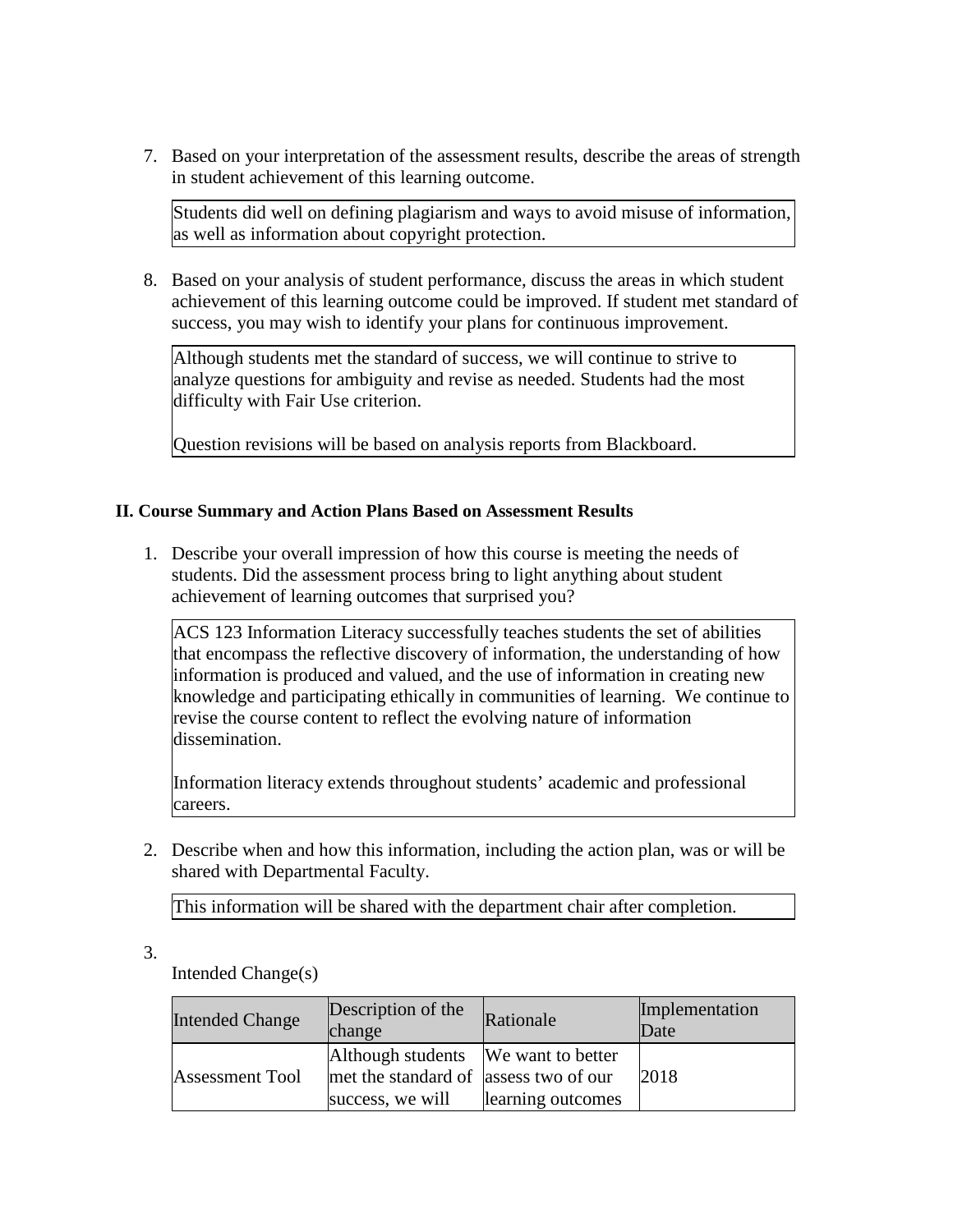|                        | continue to strive      | and completion        |      |
|------------------------|-------------------------|-----------------------|------|
|                        | for better              | rate.                 |      |
|                        | completion on the       |                       |      |
|                        | quizzes with a          |                       |      |
|                        | careful analysis of     |                       |      |
|                        | questions for           |                       |      |
|                        |                         |                       |      |
|                        | ambiguity and           |                       |      |
|                        | revise as needed.       |                       |      |
|                        | We have identified      |                       |      |
|                        |                         |                       |      |
|                        | two outcomes that       |                       |      |
|                        | need to be more         |                       |      |
|                        | thoroughly assessed     |                       |      |
|                        | in certain quizzes.     |                       |      |
|                        | The two outcomes        |                       |      |
|                        | are                     |                       |      |
|                        |                         |                       |      |
|                        | Recognize<br>O          |                       |      |
|                        | authoritative           |                       |      |
|                        | sources of              |                       |      |
|                        | various                 |                       |      |
|                        | contents and            |                       |      |
|                        | formats, and            |                       |      |
|                        | identify how            |                       |      |
|                        |                         |                       |      |
|                        | authority is            |                       |      |
|                        | conferred or            |                       |      |
|                        | manifested              |                       |      |
|                        | in                      |                       |      |
|                        | unexpected              |                       |      |
|                        | ways                    |                       |      |
|                        | Use research<br>$\circ$ |                       |      |
|                        | tools to find           |                       |      |
|                        | reliable                |                       |      |
|                        | sources to              |                       |      |
|                        | meet                    |                       |      |
|                        | information             |                       |      |
|                        | needs                   |                       |      |
|                        |                         |                       |      |
|                        | We plan to create       |                       |      |
|                        | questions that          |                       |      |
|                        | address these two       |                       |      |
|                        |                         |                       |      |
|                        | outcomes.               |                       |      |
|                        | We want to make         | The rationale is that |      |
| <b>Assessment Tool</b> | one (1) test rather     | it's easier to track  | 2018 |
|                        | than four (4) quizzes.  | and compile data.     |      |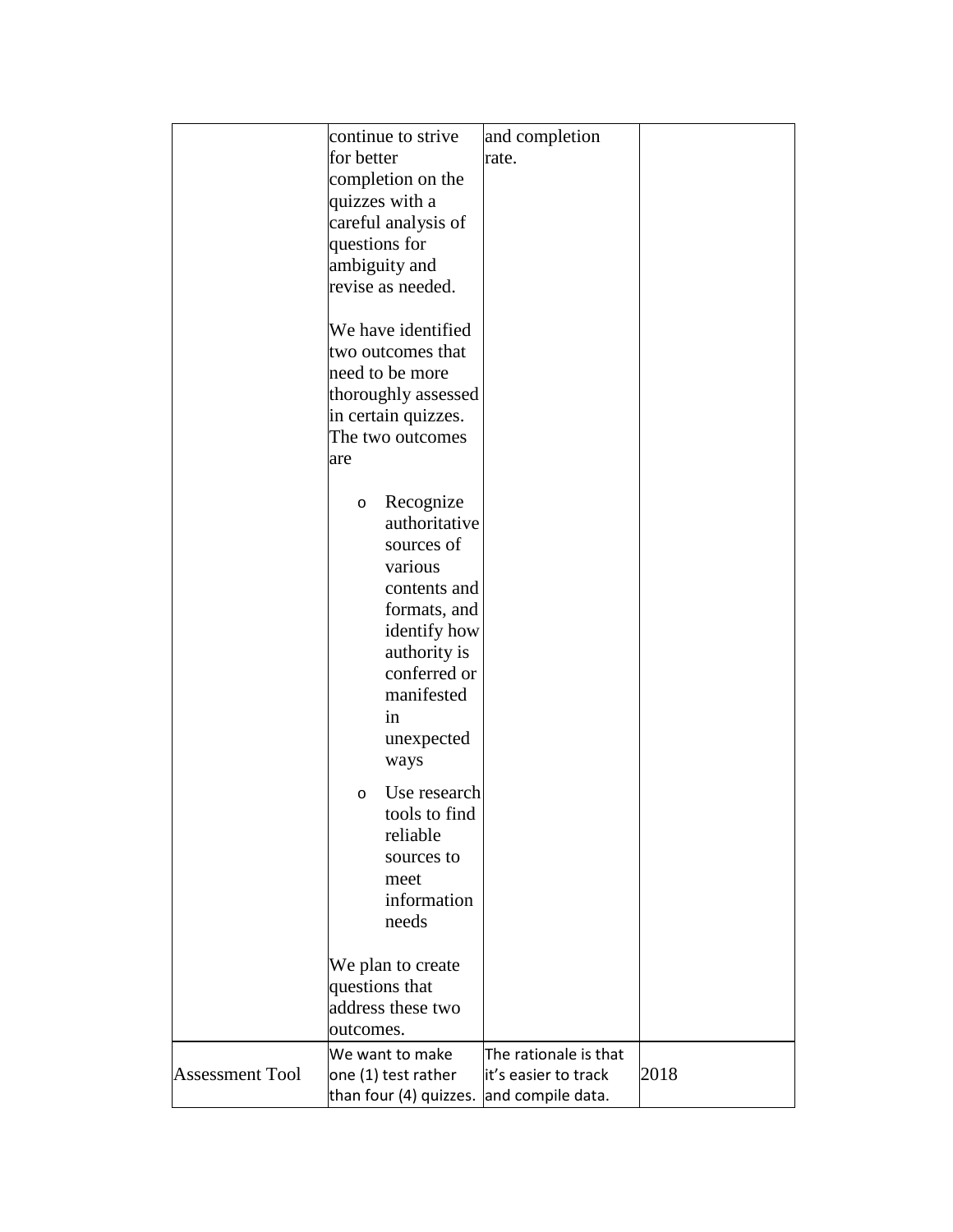4. Is there anything that you would like to mention that was not already captured?

The course also requires students to reflect on their research process each week in a journal entry and participate in the discussion boards, as well as complete all assignments.

The students' reflective writings have confirmed that students feel the course is fundamental to their academic success.

# **III. Attached Files**

ACS 123 Data spreadsheet Supplemental Material Quiz Questions

| <b>Faculty/Preparer:</b>                          |              | Sandra McCarthy Date: 01/17/2018 |
|---------------------------------------------------|--------------|----------------------------------|
| <b>Department Chair:</b>                          | Jessica Hale | <b>Date:</b> $01/17/2018$        |
| <b>Dean:</b>                                      | Kristin Good | <b>Date:</b> $01/22/2018$        |
| <b>Assessment Committee Chair: Michelle Garey</b> |              | <b>Date:</b> $02/26/2018$        |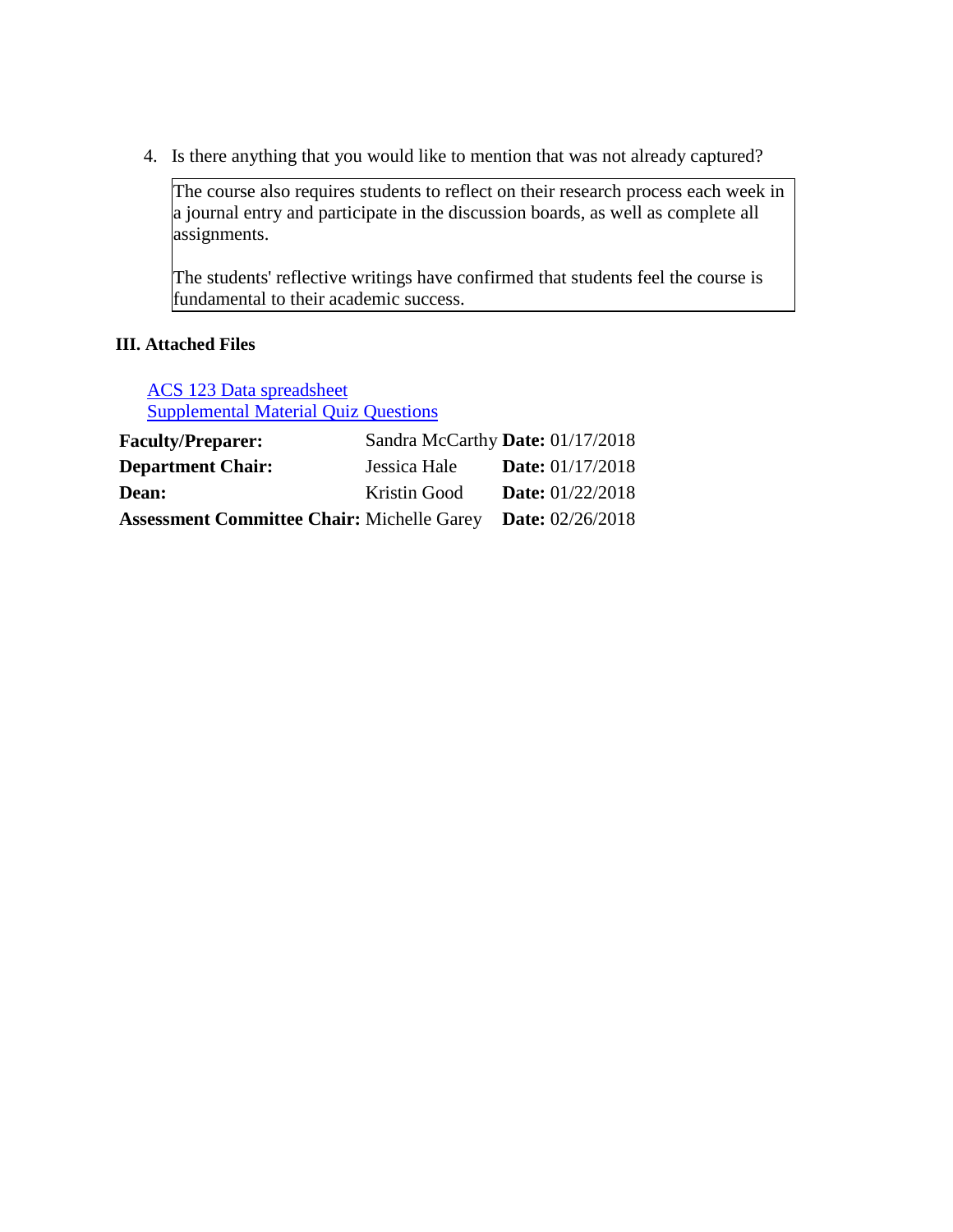**Course Assessment Report Washtenaw Community College**

| Discipline                                                              | Course Number | Title                                              |
|-------------------------------------------------------------------------|---------------|----------------------------------------------------|
| Academic Skills                                                         | 123           | ACS 123 01/24/2014-<br><b>Information Literacy</b> |
| Division                                                                | Department    | <b>Faculty Preparer</b>                            |
| Humanities, Social and<br>Academic Skills<br><b>Behavioral Sciences</b> |               | Sandra McCarthy                                    |
| Date of Last Filed Assessment Report                                    |               |                                                    |

# **I. Assessment Results per Student Learning Outcome**

Outcome 1: Search, retrieve, and evaluate sources from online catalog.

- Assessment Plan
	- o Assessment Tool: In class quiz
	- o Assessment Date: Fall 2013
	- o Course section(s)/other population: minimum of two sections of ACS 123 from the third year and sixth year of assessment cycle.
	- o Number students to be assessed: all
	- o How the assessment will be scored: Quiz in Blackboard
	- o Standard of success to be used for this assessment: 75% of students will demonstrate 75% "C" or higher per each learning outcome.
	- o Who will score and analyze the data: The faculty instructors will score and analyze the data.
- 1. Indicate the Semester(s) and year(s) assessment data were collected for this report.

| fall (indicate years below) below) | Winter (indicate years) | SP/SU (indicate years)<br>below) |
|------------------------------------|-------------------------|----------------------------------|
| 2013, 2012                         | 2013, 2012              |                                  |

2. Provide assessment sample size data in the table below.

| # of students enrolled | # of students assessed |
|------------------------|------------------------|
| 85                     | 60                     |

3. If the number of students assessed differs from the number of students enrolled, please explain why all enrolled students were not assessed, e.g. absence, withdrawal,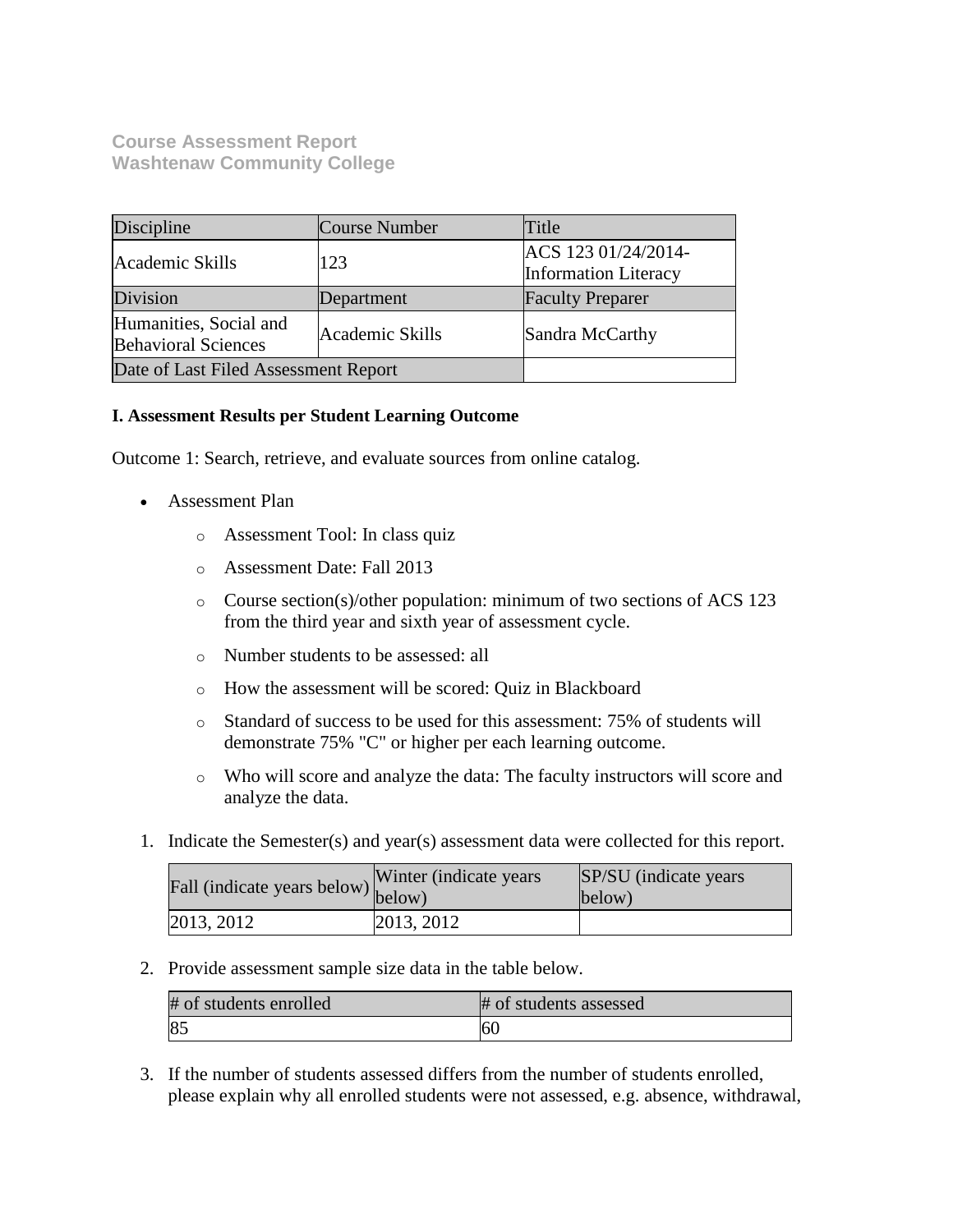or did not complete activity.

All enrolled students not assessed due to absence, withdrawal and did not complete quiz.

4. Describe how students from all populations (day students on campus, DL, MM, evening, extension center sites, etc.) were included in the assessment based on your selection criteria.

All students were included in the assessment. Students were required to take quizzes online.

5. Describe the process used to assess this outcome. Include a brief description of this tool and how it was scored.

Students were required to take a quiz based on the material covered in the unit and the corresponding assignments. The online catalog quiz included 20 multiple choice questions. We calculated the overall class average for each outcome (quiz) to determine if the students met the standard of success.

6. Briefly describe assessment results based on data collected for this outcome and tool during the course assessment. Discuss the extent to which students achieved this learning outcome and indicate whether the standard of success was met for this outcome and tool.

#### Met Standard of Success: Yes

The overall class average for outcome #1 using the online catalog quiz was 80%. This demonstrates attainment of 75% "C" or higher for this learning outcome.

7. Based on your interpretation of the assessment results, describe the areas of strength in student achievement of this learning outcome.

The learning outcome met the standard of success based on learning unit content, corresponding assignments, and reflective writings that were completed prior to taking the quiz.

8. Based on your analysis of student performance, discuss the areas in which student achievement of this learning outcome could be improved. If student met standard of success, you may wish to identify your plans for continuous improvement.

Continue to review quiz questions for ambiguity and revise as needed.

We will strive to achieve a better completion rate on quizzes.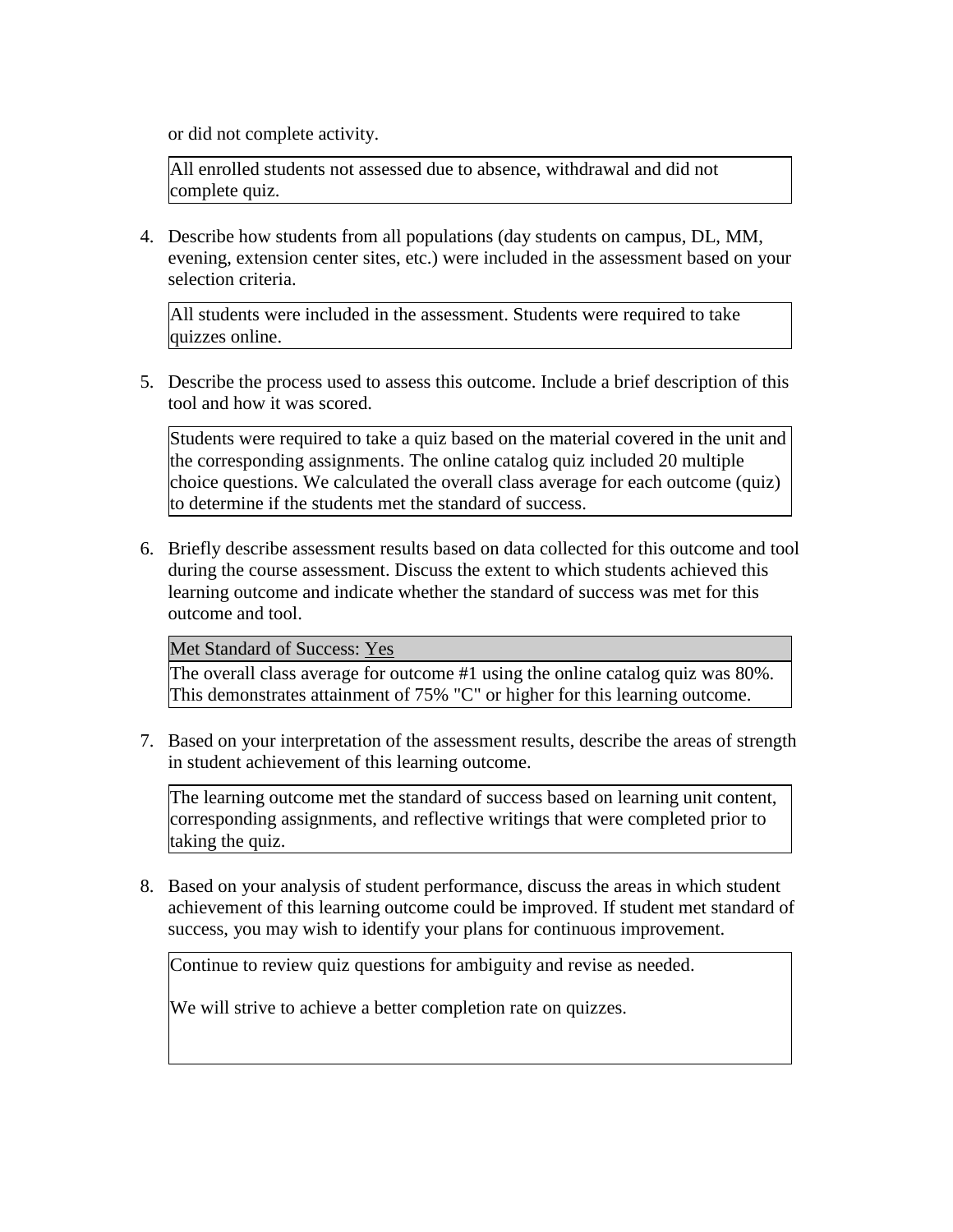Outcome 2: Search, retrieve, and evaluate sources from research databases.

- Assessment Plan
	- o Assessment Tool: In class quiz
	- o Assessment Date: Fall 2013
	- o Course section(s)/other population: minimum of two sections of ACS 123 from the third year and sixth year of assessment cycle.
	- o Number students to be assessed: all
	- o How the assessment will be scored: Quiz in Blackboard
	- o Standard of success to be used for this assessment: 75% of students will demonstrate 75% "C" or higher per each learning outcome.
	- o Who will score and analyze the data: The faculty instructors will score and analyze the data.
- 1. Indicate the Semester(s) and year(s) assessment data were collected for this report.

| Fall (indicate years below) below) | Winter (indicate years) | SP/SU (indicate years)<br>below) |
|------------------------------------|-------------------------|----------------------------------|
| 2013, 2012                         | $ 2013, 2012\rangle$    |                                  |

2. Provide assessment sample size data in the table below.

| # of students enrolled | # of students assessed |
|------------------------|------------------------|
| 85                     |                        |

3. If the number of students assessed differs from the number of students enrolled, please explain why all enrolled students were not assessed, e.g. absence, withdrawal, or did not complete activity.

All enrolled students not assessed due to absence, withdrawal and did not complete quiz.

4. Describe how students from all populations (day students on campus, DL, MM, evening, extension center sites, etc.) were included in the assessment based on your selection criteria.

All students were included in the assessment. Students were required to take quizzes online.

5. Describe the process used to assess this outcome. Include a brief description of this tool and how it was scored.

Students were required to take a quiz based on the material covered in the unit and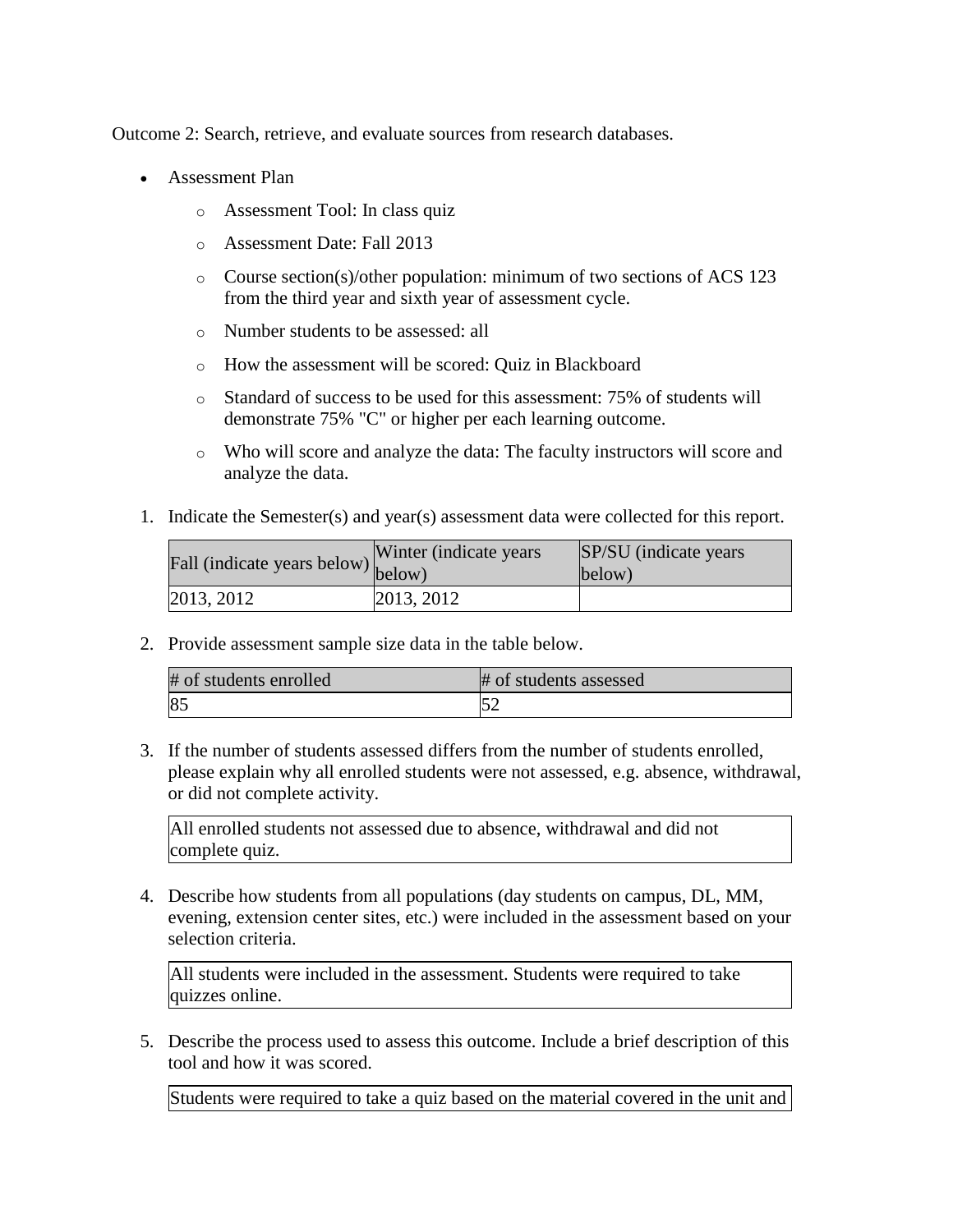the corresponding assignments. The research database quiz included 20 multiple choice questions. We calculated the overall class average for each outcome (quiz) to determine if the students met the standard of success.

6. Briefly describe assessment results based on data collected for this outcome and tool during the course assessment. Discuss the extent to which students achieved this learning outcome and indicate whether the standard of success was met for this outcome and tool.

# Met Standard of Success: Yes

The overall class average for outcome #2 using the research database quiz was 75%. This demonstrates attainment of 75% "C" or higher for this learning outcome.

7. Based on your interpretation of the assessment results, describe the areas of strength in student achievement of this learning outcome.

The learning outcome met the standard of success based on learning unit content, corresponding assignments, and reflective writings that were completed prior to taking the quiz.

8. Based on your analysis of student performance, discuss the areas in which student achievement of this learning outcome could be improved. If student met standard of success, you may wish to identify your plans for continuous improvement.

Continue to review quiz questions for ambiguity and revise as needed.

We will strive to achieve a better completion rate on quizzes.

Outcome 3: Search, retrieve, and evaluate sources from the Web.

- Assessment Plan
	- o Assessment Tool: In class quiz
	- o Assessment Date: Fall 2013
	- o Course section(s)/other population: minimum of two sections of ACS 123 from the third year and sixth year of assessment cycle.
	- o Number students to be assessed: all
	- o How the assessment will be scored: Quiz in Blackboard
	- o Standard of success to be used for this assessment: 75% of students will demonstrate 75% "C" or higher per each learning outcome.
	- o Who will score and analyze the data: The faculty instructors will score and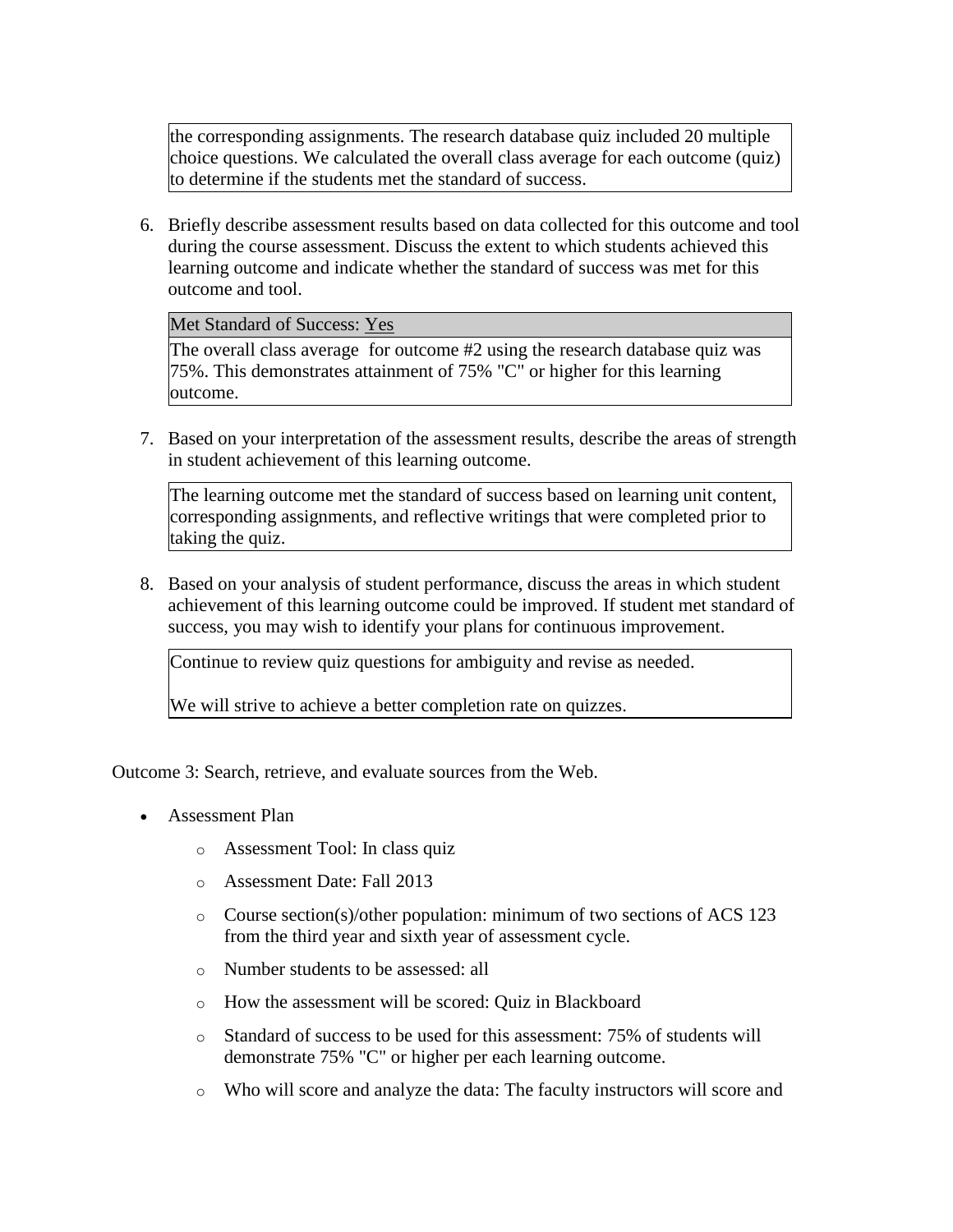analyze the data.

1. Indicate the Semester(s) and year(s) assessment data were collected for this report.

| Fall (indicate years below) below) | Winter (indicate years) | SP/SU (indicate years)<br>below) |
|------------------------------------|-------------------------|----------------------------------|
| 2013, 2012                         | 2013, 2012              |                                  |

2. Provide assessment sample size data in the table below.

| # of students enrolled | # of students assessed |
|------------------------|------------------------|
| 85                     | $\sim$                 |

3. If the number of students assessed differs from the number of students enrolled, please explain why all enrolled students were not assessed, e.g. absence, withdrawal, or did not complete activity.

All enrolled students not assessed due to absence, withdrawal and did not complete quiz.

4. Describe how students from all populations (day students on campus, DL, MM, evening, extension center sites, etc.) were included in the assessment based on your selection criteria.

All students were included in the assessment. Students were required to take quizzes online.

5. Describe the process used to assess this outcome. Include a brief description of this tool and how it was scored.

Students were required to take a quiz on the material covered in the unit and the corresponding assignments. The web searching quiz included 15 multiple choice and true/false questions. We calculated the overall class average for each outcome (quiz) to determine if the students met the standard of success.

6. Briefly describe assessment results based on data collected for this outcome and tool during the course assessment. Discuss the extent to which students achieved this learning outcome and indicate whether the standard of success was met for this outcome and tool.

# Met Standard of Success: Yes

The overall class average for outcome #3 using the web searching quiz was 83%. This demonstrates attainment of 75% "C" or higher for this learning outcome.

7. Based on your interpretation of the assessment results, describe the areas of strength in student achievement of this learning outcome.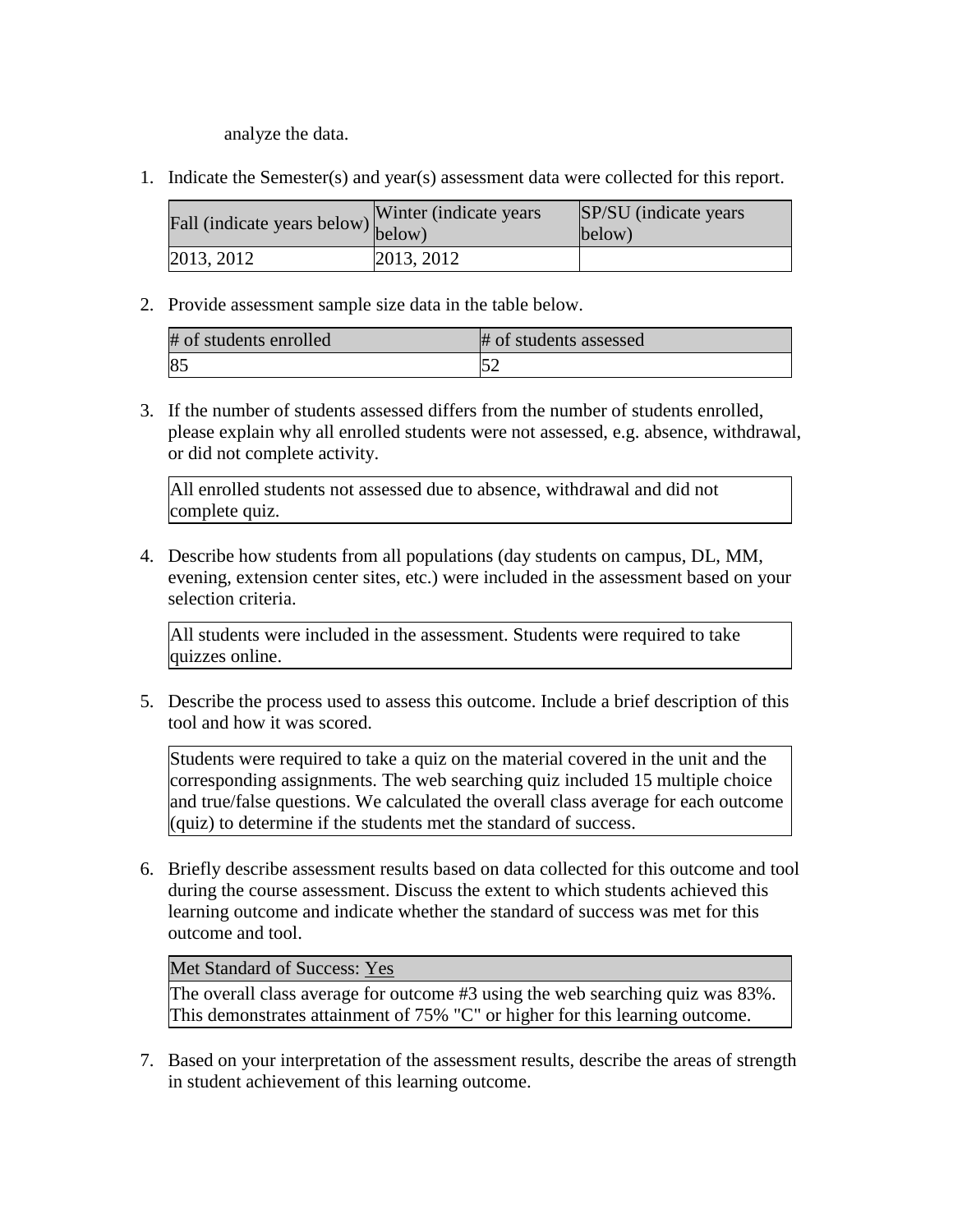The learning outcome met the standard of success based on learning unit content, corresponding assignments, and reflective writings that were completed prior to taking the quiz.

8. Based on your analysis of student performance, discuss the areas in which student achievement of this learning outcome could be improved. If student met standard of success, you may wish to identify your plans for continuous improvement.

Continue to review quiz questions for ambiguity and revise as needed.

We will strive to achieve a better completion rate on quizzes.

Outcome 4: Define copyright, fair use of copyrighted material, and plagiarism as it pertains to everyday situations.

- Assessment Plan
	- o Assessment Tool: In class quiz
	- o Assessment Date: Fall 2013
	- o Course section(s)/other population: minimum of two sections of ACS 123 from the third year and sixth year of assessment cycle.
	- o Number students to be assessed: all
	- o How the assessment will be scored: Quiz in Blackboard
	- o Standard of success to be used for this assessment: 75% of students will demonstrate 75% "C" or higher per each learning outcome.
	- o Who will score and analyze the data: The faculty instructors will score and analyze the data.
- 1. Indicate the Semester(s) and year(s) assessment data were collected for this report.

| Fall (indicate years below) below) | Winter (indicate years) | SP/SU (indicate years)<br>below) |
|------------------------------------|-------------------------|----------------------------------|
| 2013, 2012                         | 2013, 2012              |                                  |

2. Provide assessment sample size data in the table below.

| # of students enrolled | # of students assessed |
|------------------------|------------------------|
| 85                     | '4አ                    |

3. If the number of students assessed differs from the number of students enrolled, please explain why all enrolled students were not assessed, e.g. absence, withdrawal, or did not complete activity.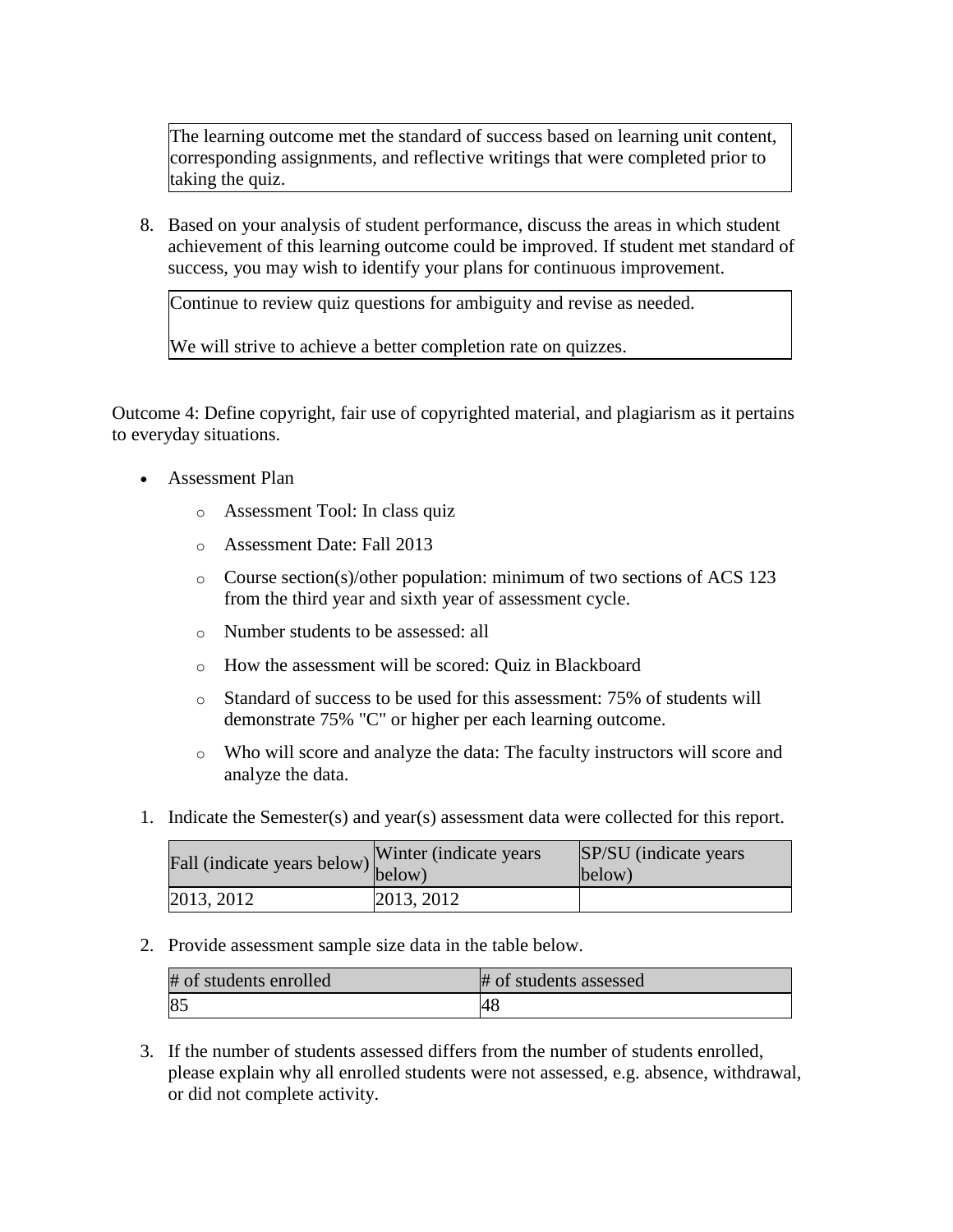All enrolled students not assessed due to absence, withdrawal and did not complete quiz.

4. Describe how students from all populations (day students on campus, DL, MM, evening, extension center sites, etc.) were included in the assessment based on your selection criteria.

All students were included in the assessment. Students were required to take quizzes online.

5. Describe the process used to assess this outcome. Include a brief description of this tool and how it was scored.

Students were required to take a quiz based on the material covered in the unit and the corresponding assignments. The Plagiarism/Copyright quiz included 20 multiple choice and true/false questions. We calculated the overall class average for each outcome (quiz) to determine if the students met the standard of success.

6. Briefly describe assessment results based on data collected for this outcome and tool during the course assessment. Discuss the extent to which students achieved this learning outcome and indicate whether the standard of success was met for this outcome and tool.

Met Standard of Success: Yes

The overall class average for outcome #4 plagiarism/copyright quiz was 83%. This demonstrates attainment of 75% "C" or higher for this learning outcome.

7. Based on your interpretation of the assessment results, describe the areas of strength in student achievement of this learning outcome.

The learning outcome met the standard of success based on learning unit content, corresponding assignments, and reflective writings that were completed prior to taking the quiz.

8. Based on your analysis of student performance, discuss the areas in which student achievement of this learning outcome could be improved. If student met standard of success, you may wish to identify your plans for continuous improvement.

Continue to review quiz questions for ambiguity and revise as needed.

We will strive to achieve a better completion rate on quizzes.

# **II. Course Summary and Action Plans Based on Assessment Results**

1. Describe your overall impression of how this course is meeting the needs of students. Did the assessment process bring to light anything about student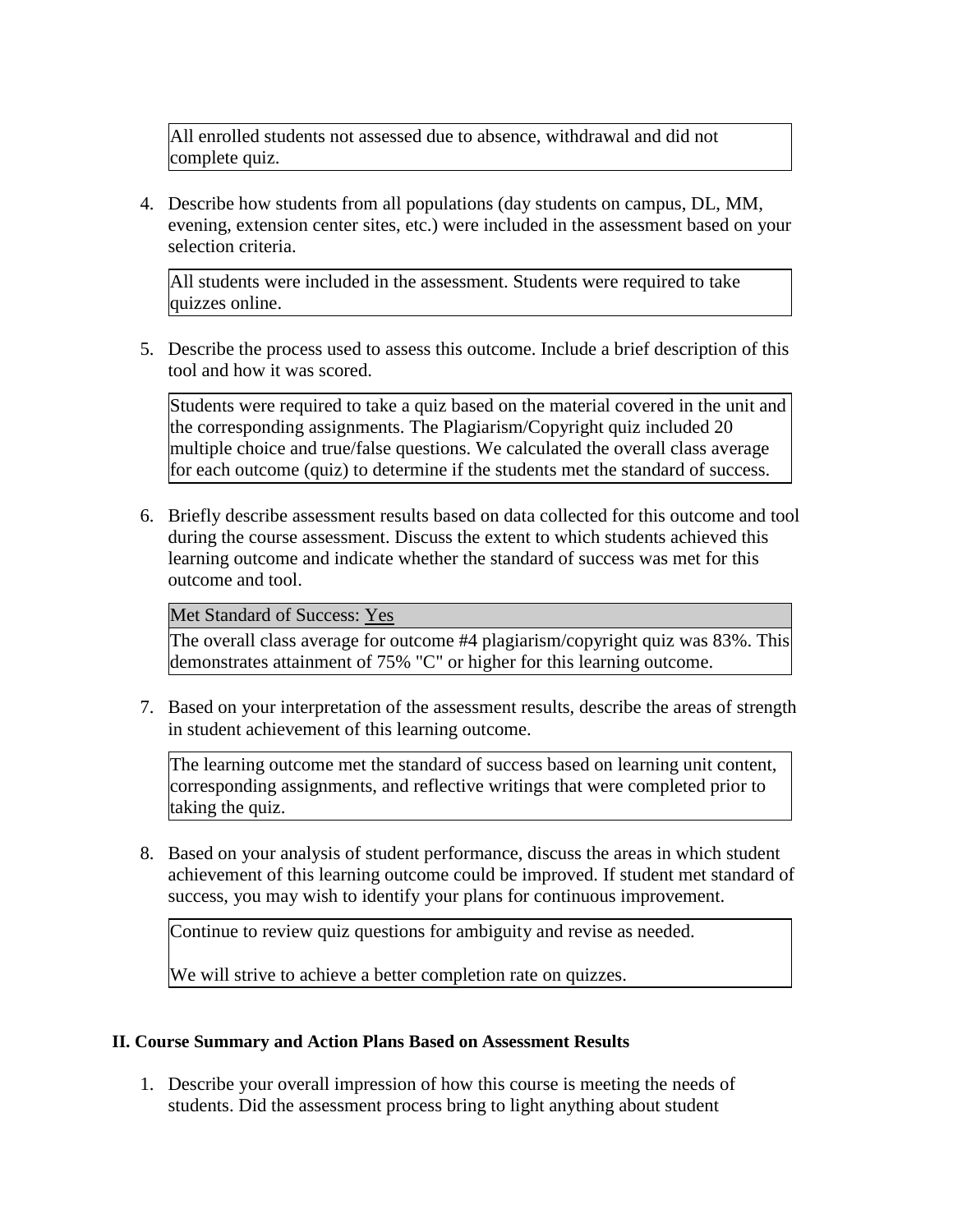achievement of learning outcomes that surprised you?

ACS 123 Information Literacy successfully taught students to find, locate, evaluate and communicate information legally and ethically.

The assessment process confirms attainment of learning outcomes. Starting Winter 2013, ACS 123 is an online class.

2. Describe when and how this information, including the action plan, was or will be shared with Departmental Faculty.

This information will be shared with the department chair after completion.

3.

Intended Change(s)

| <b>Intended Change</b> | Description of the<br>change                                                                                                                                                                                                                      | Rationale                                                                         | Implementation<br>Date |
|------------------------|---------------------------------------------------------------------------------------------------------------------------------------------------------------------------------------------------------------------------------------------------|-----------------------------------------------------------------------------------|------------------------|
| Outcome Language       | We need to evaluate<br>lthe standard of<br>success and perhaps<br>revise it to reflect<br>what we are<br>actually doing. We<br>will compare data<br>from the existing<br>report to determine<br>the best strategy for<br>assessing the<br>course. | We didn't use the<br>standard of success<br>as defined on the<br>master syllabus. | 2015                   |

4. Is there anything that you would like to mention that was not already captured?

In addition to quizzes, we also required assignments, discussion board entries, and reflective writings scored with rubrics that are part of the students' final grades.

The on campus class made a successful transition to an online class format.

# **III. Attached Files**

**[Scoring for Quizzes](documents/Final%20Report%20for%20Quizzes.xlsx)** 

**Faculty/Preparer:** Sandra McCarthy **Date:** 02/25/2014 **Department Chair:** Bonnie Arnett **Date:** 03/03/2014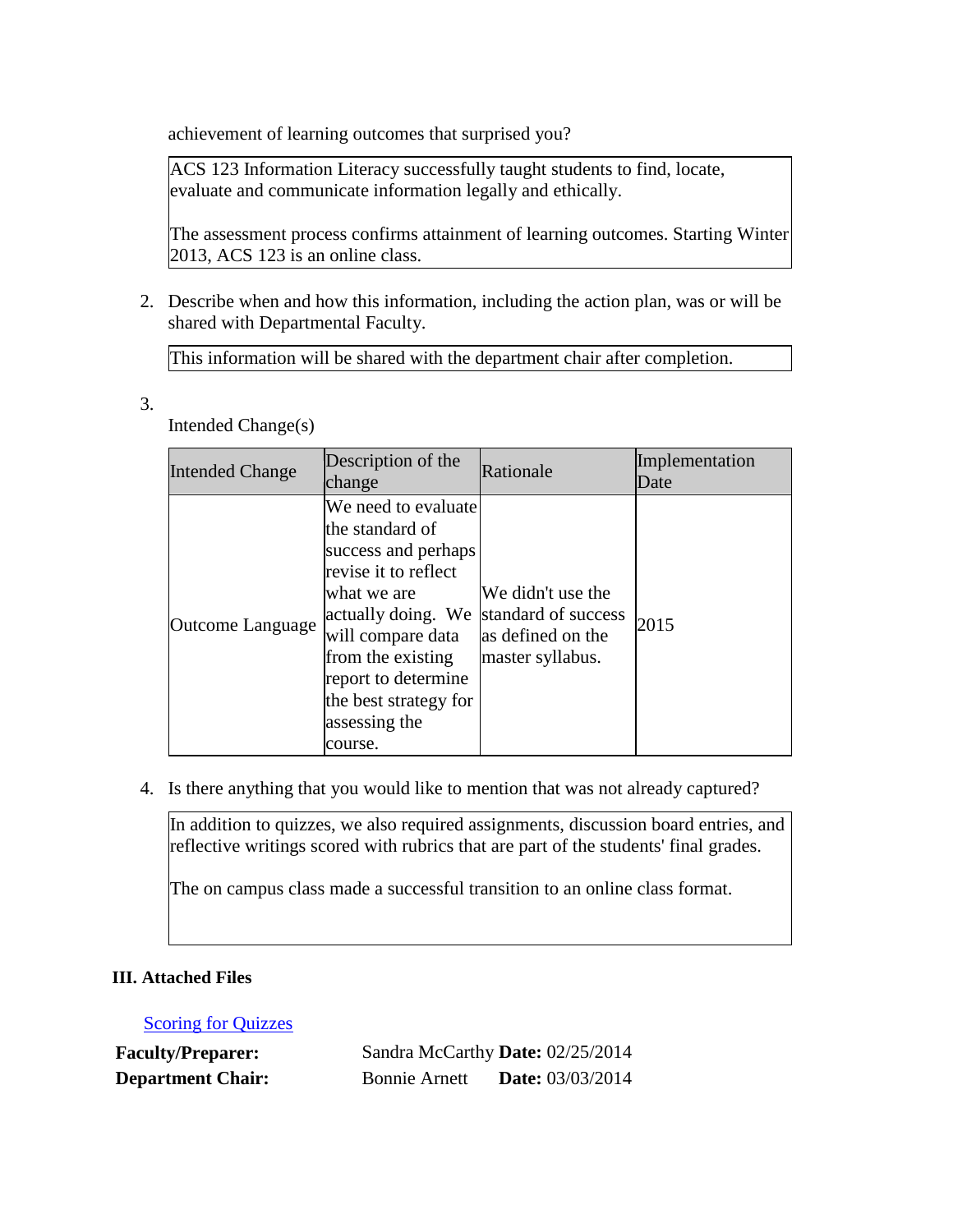| Dean:                                                              | Dena Blair | <b>Date:</b> $03/04/2014$ |
|--------------------------------------------------------------------|------------|---------------------------|
| <b>Assessment Committee Chair: Michelle Garey Date: 03/21/2014</b> |            |                           |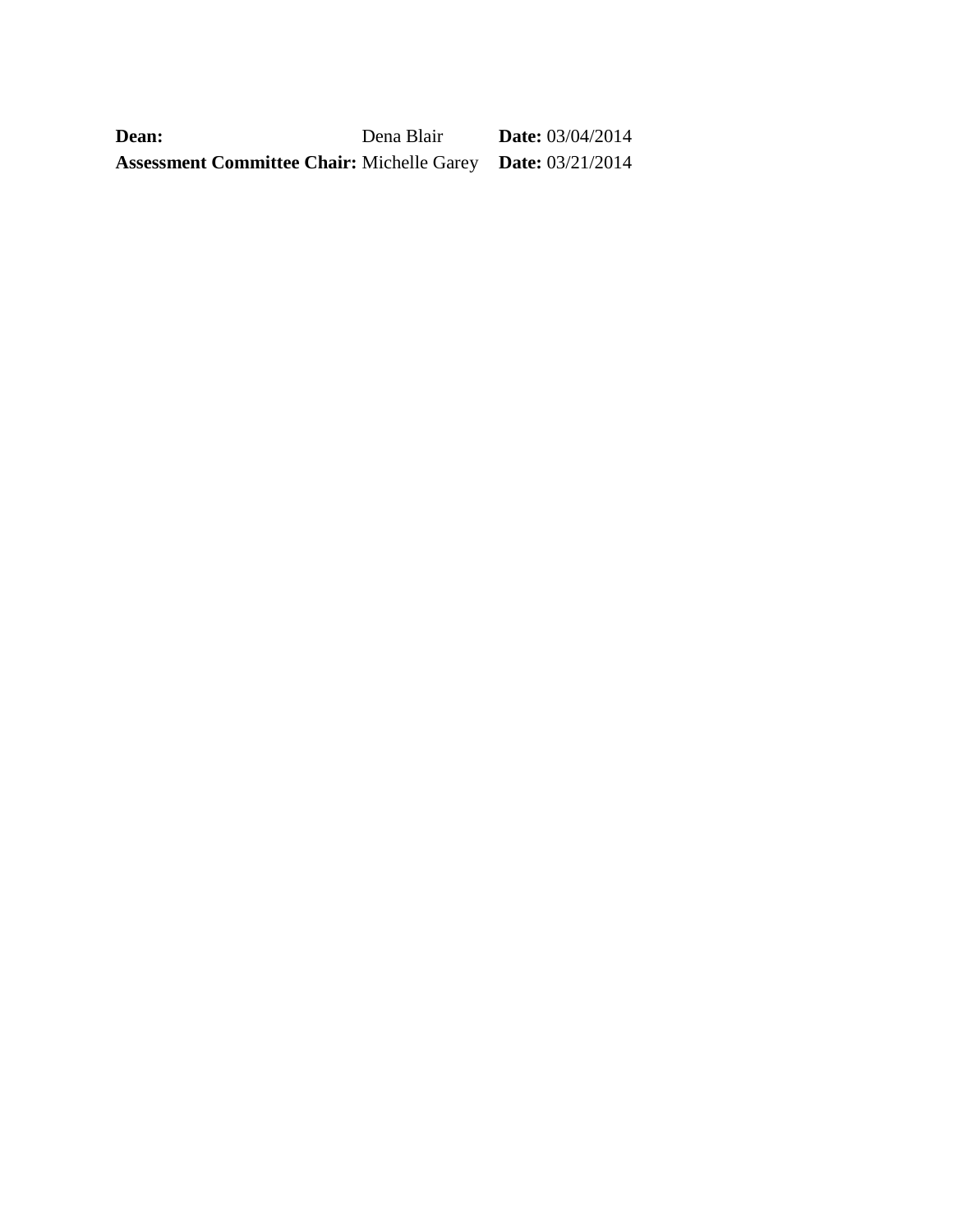#### L Background Information

1. Course assessed:

, 1, <sup>f</sup>- - *<sup>r</sup>*,.\_ ,

> Course Discipline Code and Number: ACS 123 Course Title: Information Literacy Division/Department Codes: HSS/ACSD

2. Semester assessment was conducted (check one):

|  | 2010 |  |
|--|------|--|
|  | − …  |  |

 $\perp$  Winter 20

Spring/Summer 20

- 3. Assessment tool(s) used: check all that applv.
	- $\Box$  Portfolio Standardized test Other external certification/licensure exam (specify):  $\Box$  Survey

**D** Prompt

;8:.Departmental exam

- $\Box$  Capstone experience (specify):
- *-JFl* Other (specify): Final project: Subject Search Guide
- 4. Have these tools been used before?
	- Yes No

If yes, have the tools been altered since its last administration? If so, briefly describe changes made. Yes, these tools have been used for the past three years. No changes have been made from year to year.

- 5. Indicate the number of students assessed/total number of students enrolled in the course. For Course Number 94154 Section H1 16 students assessed/ 24 total number of students enrolled.<br>For Course Number 94156 Section H2 21 students assessed/ 22 total number of students enrolled. 21 students assessed/ 22 total number of students enrolled.
- 6. Describe how students were selected for the assessment. As indicated in the master syllabus, we assessed two sections of ACS 123 in the Fall 2010 semester. All students still enrolled in the course at the end of 7. 5 weeks were included in the assessment for both sections. OveralL the cumulated data is sufficiently representative to meet the criteria of our plan.

#### II. Results

1. Briefly describe the changes that were implemented in the course as a result of the previous assessment.

This is the first assessment for both sections of the course. However, we are constantly revising and adapting instruction, activities, and lesson plans in the course to improve quality and currency.

- 2. List each outcome that was assessed for this report exactly as it is stated on the course master syllabus.
	- 1. Use general information sources for the research topic
	- 2. ModifY the topic to achieve a focus

3. Use citations from various information formats (print books, ebooks, print journals, eletronic journals. web pages) on the topic

- 4. Select an appropriate documentation style and use it to cite sources
- 5. Define copyright, fair use of copyrighted materiaL and plagiarism and apply to everyday situations

*Approved by the Assessment Committee 11/08* **1** 

Indone logged 2/1/11/18

X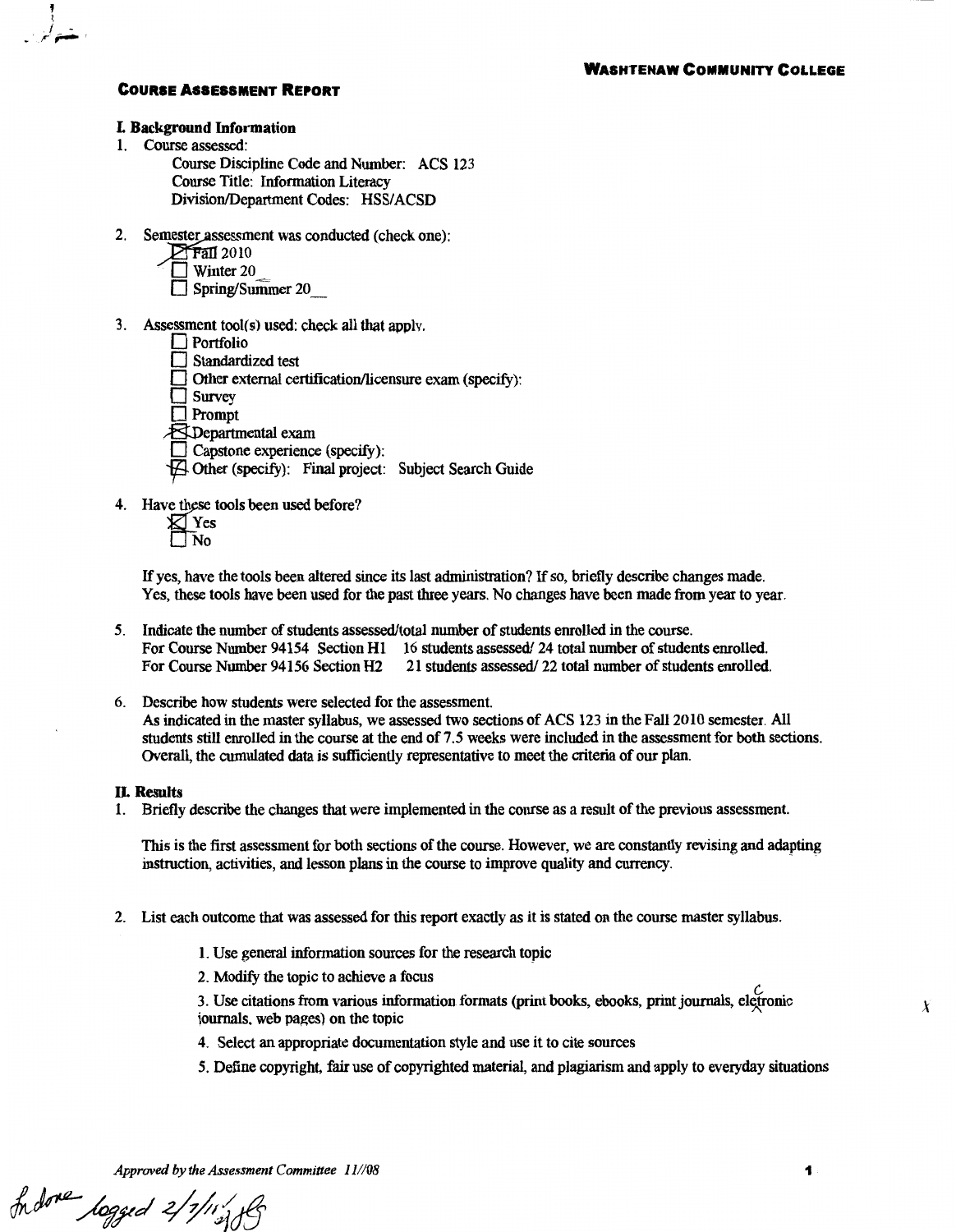$\mathbf{r}$ 

3. Briefly describe assessment results based on data collected during the course assessment, demonstrating the extent to which students are achieving each of the learning outcomes listed above. *Please attach a summary of the data collected.* 

Outcome 1: Use general infonnation sources for the research topic

75% of the students assessed achieved 2 points or above proficiency on Outcome 1. This represents 27 of the 36 students meeting the outcome.

Outcome 2: Modifv the topic to achieve a focus

33% of the students assessed achieved 2 points or above proficiency on Outcome 2. This represents 12 of the 36 students meeting the outcome.

Outcome 3: Use citations from various infonnation formats (print books, ebooks, print journals, eletronic journals, web pages) on the topic

100% of the students assessed achieved 2 points or above proficiencv on Outcome 3. This represents 36 of the 36 students meeting the outcome.

Outcome 4: Select an appropriate documentation style and use it to cite sources

83% of the students assessed achieved 2 points or above proficiency on Outcome 4. This represents 30 of the 36 students meeting the outcome.

Outcome 5: **Cefine copyright, fair use of copyrighted material, and plagiarism and apply** to everyday situations. The assessment used for this outcome was a 20 question test.

77.8% of the students assessed demonstrated "C-" level or above proficiency on the Copyright and Plagiarism final test. This represents 28 of the 36 students meeting the outcome.

NOTE: See attached Rubric with scores.

NOTE: See attached summary of Final Test for Copyright/Plagiarism

4. For each outcome assessed, indicate the standard of success used, and the percentage of students who achieved that level of success. *Please attach the rubric/scoring guide used for the assessment* 

The standard for success for Outcomes 1-4 is achieving 2 points or above as outline in the rubric.

For Outcomes 1-4, see attached rubric.

75% of the students assessed achieved 2 points or above proficiency on Outcome 1 33% of the students assessed achieved 2 points or above proficiency on Outcome 2 100% of the students assessed achieved 2 points or above proficiency on Outcome 3 83% of the students assessed achieved 2 points or above proficiency on Outcome 4

The standard of success for Outcome *5* is achieving 75% or above on the Copyright and Plagiarism final test.

For Outcome *5,* at least 75% of students achieved "C-" or above. See attached data summary. 77.8% of the students assessed demonstrated "C-" level or above proficiency on the Copyright and Plagiarism final test.

5. Describe the areas of strength and weakness in students' achievement of the learning outcomes shown in assessment results.

Strengths:

Outcome 1: Although only 75% of the students met the expectation of scoring 2 or higher on rubrics, all students did complete an assigmnent that required them to use a general infonnation source.

Please return completed form to the Office of Curriculum & Assessment, SC 247. *Approved by the Assessment Committee 11108*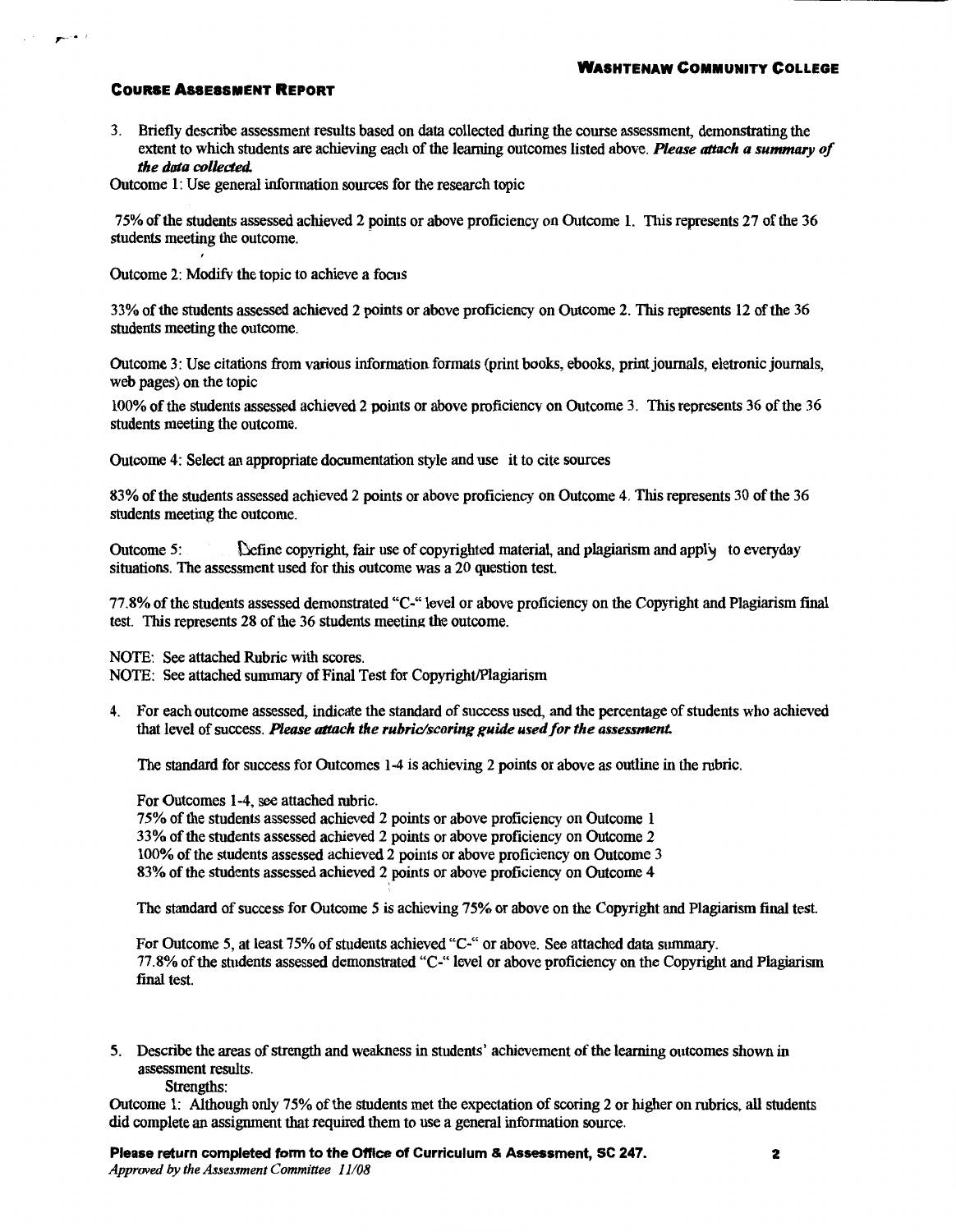~· .. '

Outcome 2: Although only 33% of the students met the expectation of scoring 2 or higher on rubrics, all students did complete an assignment that required them to identify key concepts and terms.

Outcome 3: Students were able to select and evaluate different information sources pertinent to their topic.

Overall, 81% of the students, received a "C-" or above in the course as a final grade.

#### Weaknesses:

Outcome 1: Some students misunderstood that the general information source they identified in Assignment 1 was to be included in the Final Project/Subject Search Guide.

Outcome 2: Two-thirds of students did not meet the expected 2 points or higher on rubrics. Although all students identified key concepts and terms in Assignment 1, they did not include the information in the Final Project/Subject Search Guide as expected.

Outcome 5: Some questions were worded ambiguously and need to be revised.

#### IlL Changes influenced by assessment results

1. If weaknesses were found (see above) or students did not meet expectations, describe the action that will be taken to address these weaknesses.

Outcome 1 and 2: We will clarify the expectation of Assignment 1 using general information sources and identifying key concepts and terms to be included in the final project/Subject Search Guide. This will only apply to Winter 2011 and Spring/Summer 2011 semesters.

Outcome 5: We will review all questions of the final test for ambiguity and revise accordingly.

2. Identify intended changes that will be instituted based on results of this assessment activity (check all that apply). Please describe changes and give rationale for change.

a.  $\bigtimes$ Outcomes/Assessments on the Master Syllabus

Change/rationale:

Remove Outcome 4 from Master Syllabus. There are many online citation tools easily available that students can use to create citations.

Change Assessment tool for Outcomes 1-3. Can be better evaluated as a process than a final project/Subject Search Guide.

 $b.$   $\bigtimes$  Objectives/Evaluation on the Master Syllabus Change/rationale:

Remove the objective "Document sources using MLA style or another appropriate research documentation style." There are many online citation tools easily available that students can use to create citations.

| Objectives (will be retained)<br>Identify and enumerate potential sources of information | Evaluation (changes)<br>In class exercise and quiz       |  |
|------------------------------------------------------------------------------------------|----------------------------------------------------------|--|
| Choose topics based on quantity and quality of information                               | In class exercise and quiz                               |  |
| Demonstrate how to narrow a topic                                                        | In class exercise and quiz                               |  |
| Locate, access, and retrieve information from multiple<br>sources and formats            | In class exercise and quiz                               |  |
| Critically evaluate information to determine its relevance,<br>accuracy, and authority   | In class exercise and quiz<br>In class exercise and quiz |  |